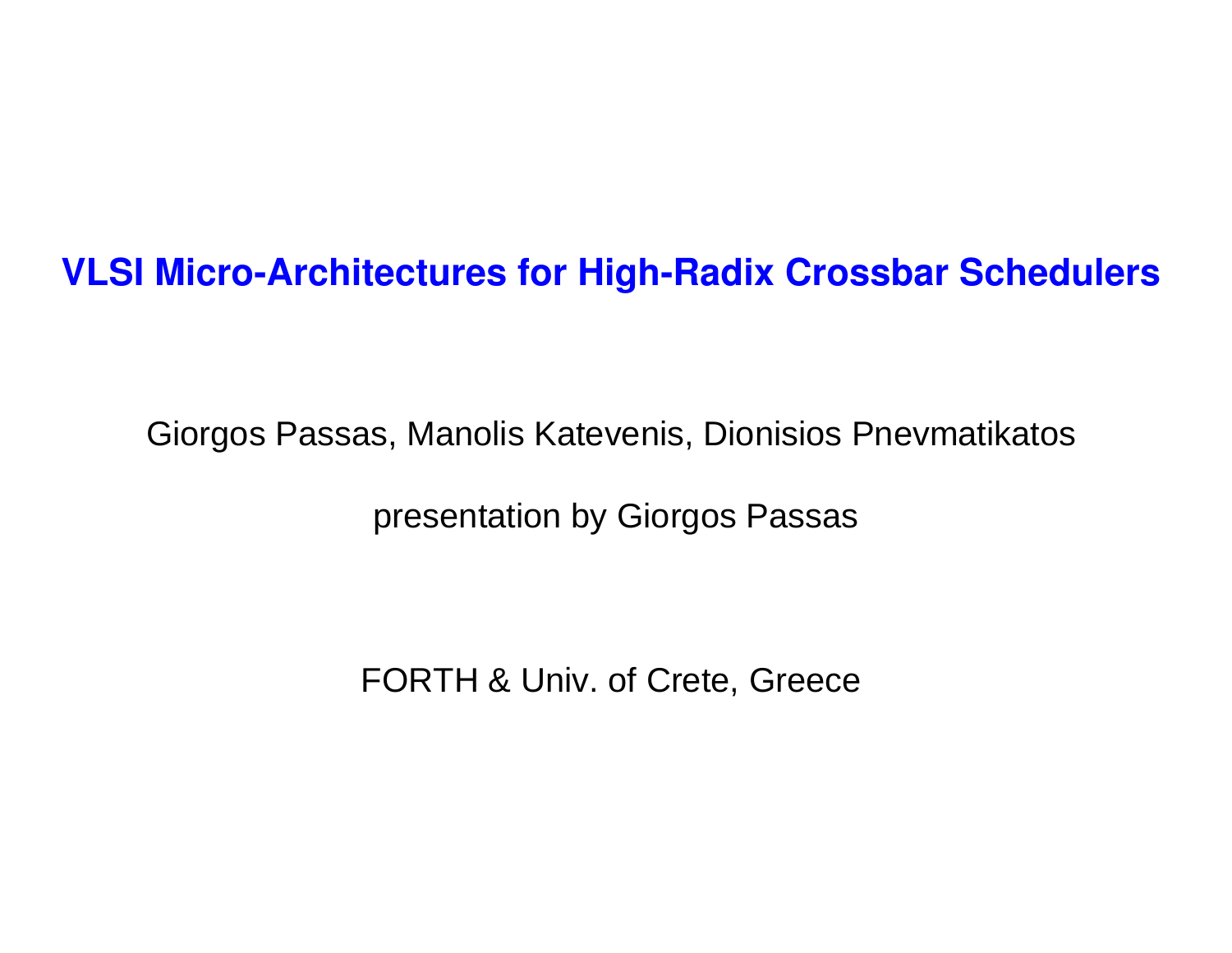#### **Motivation**

#### **-- Academic Curiosity**

\* How large crossbars can grow?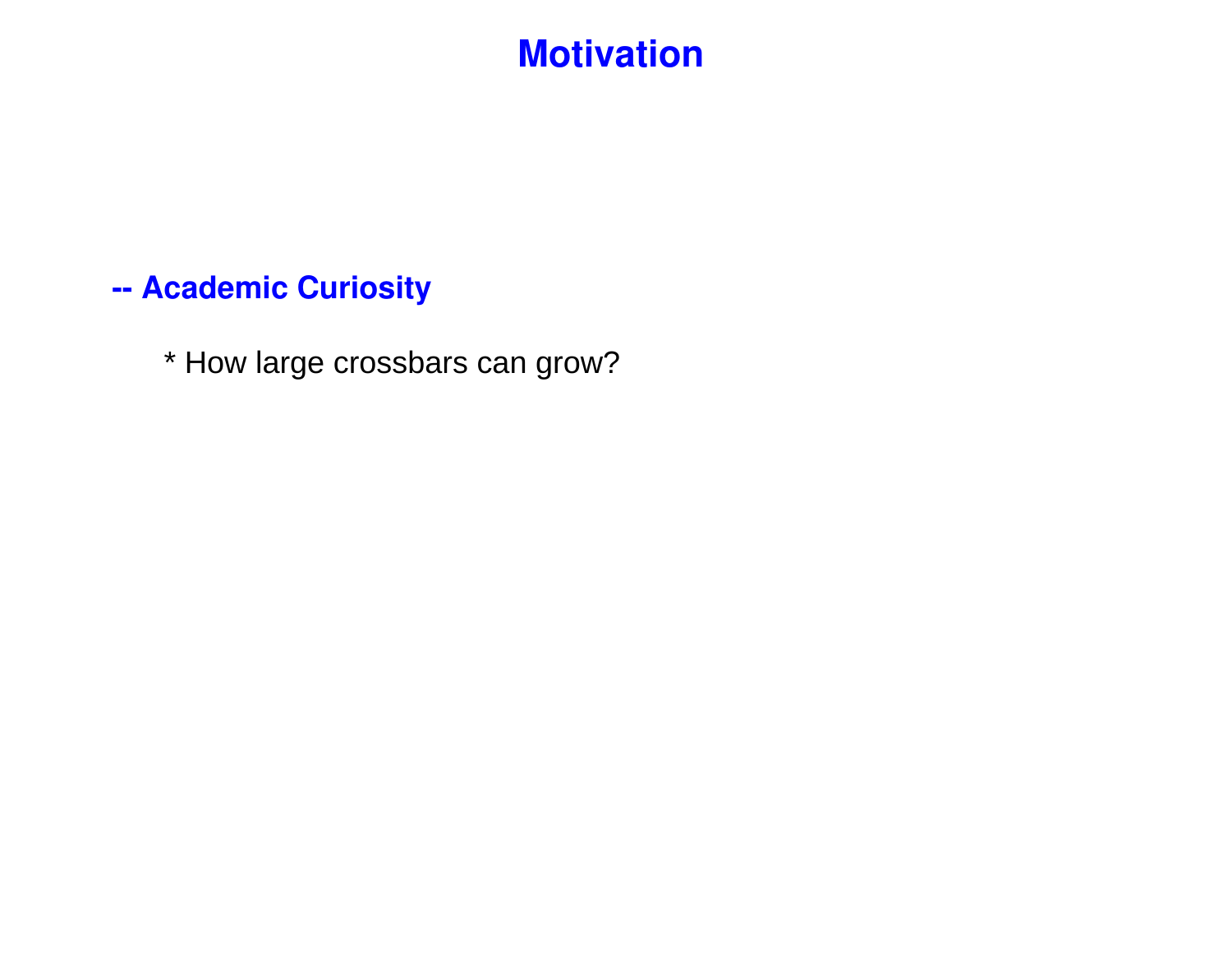#### **Outline**

#### **1) Background**

\* Crossbar datapath

#### **2) Scheduling System**

\* High-level operation

#### **3) iSLIP Overview**

\* Algorithm & Circuit

#### **4) iSLIP Area Cost Analysis**

\* Wiring limitations at high radices

#### **5) Cross Micro-Architecture**

\* Overcoming the wiring limitations

**Contributions**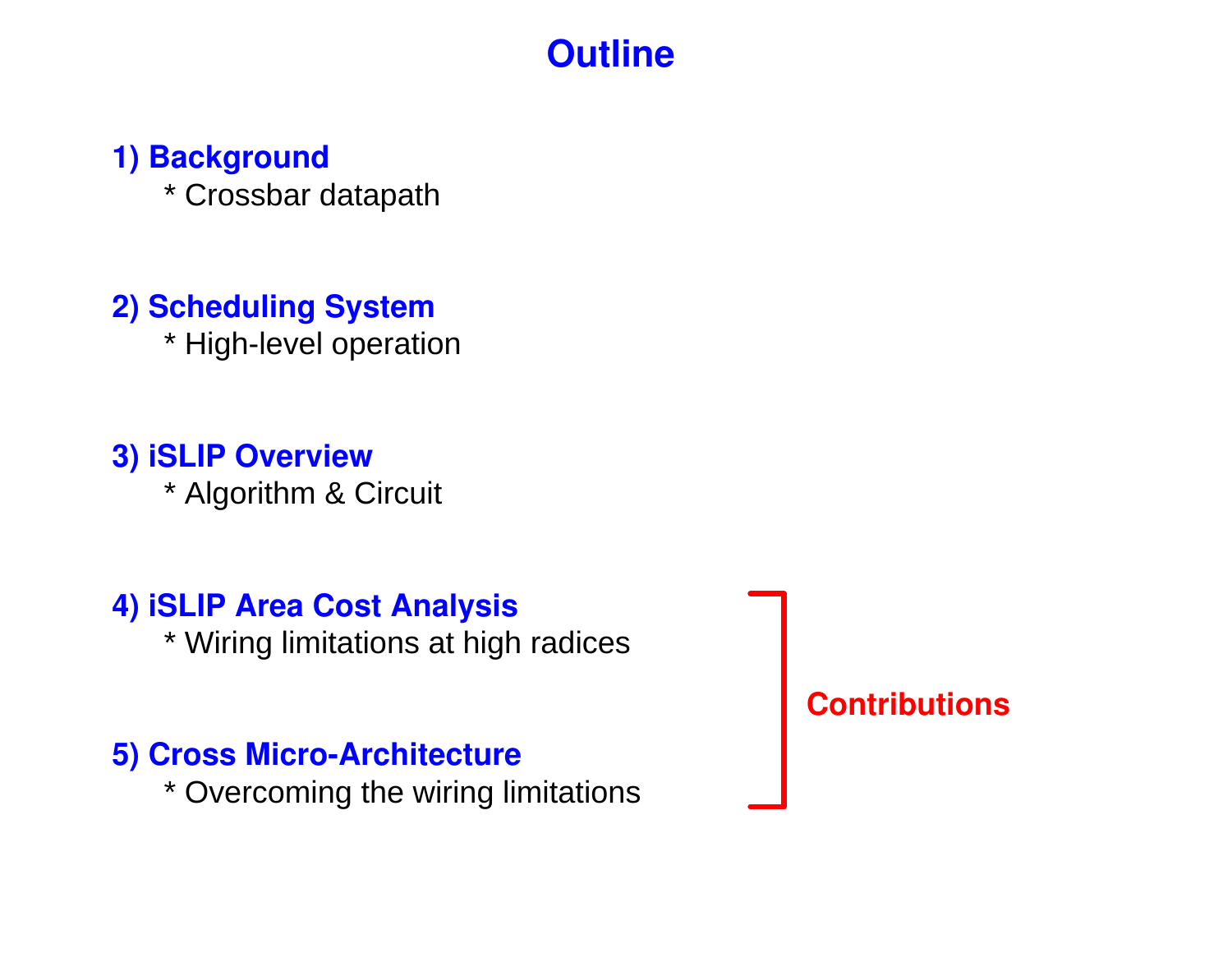#### **Background: Chip Floorplan** 1

90nm CMOS, 9 metal layers (M1-M9)

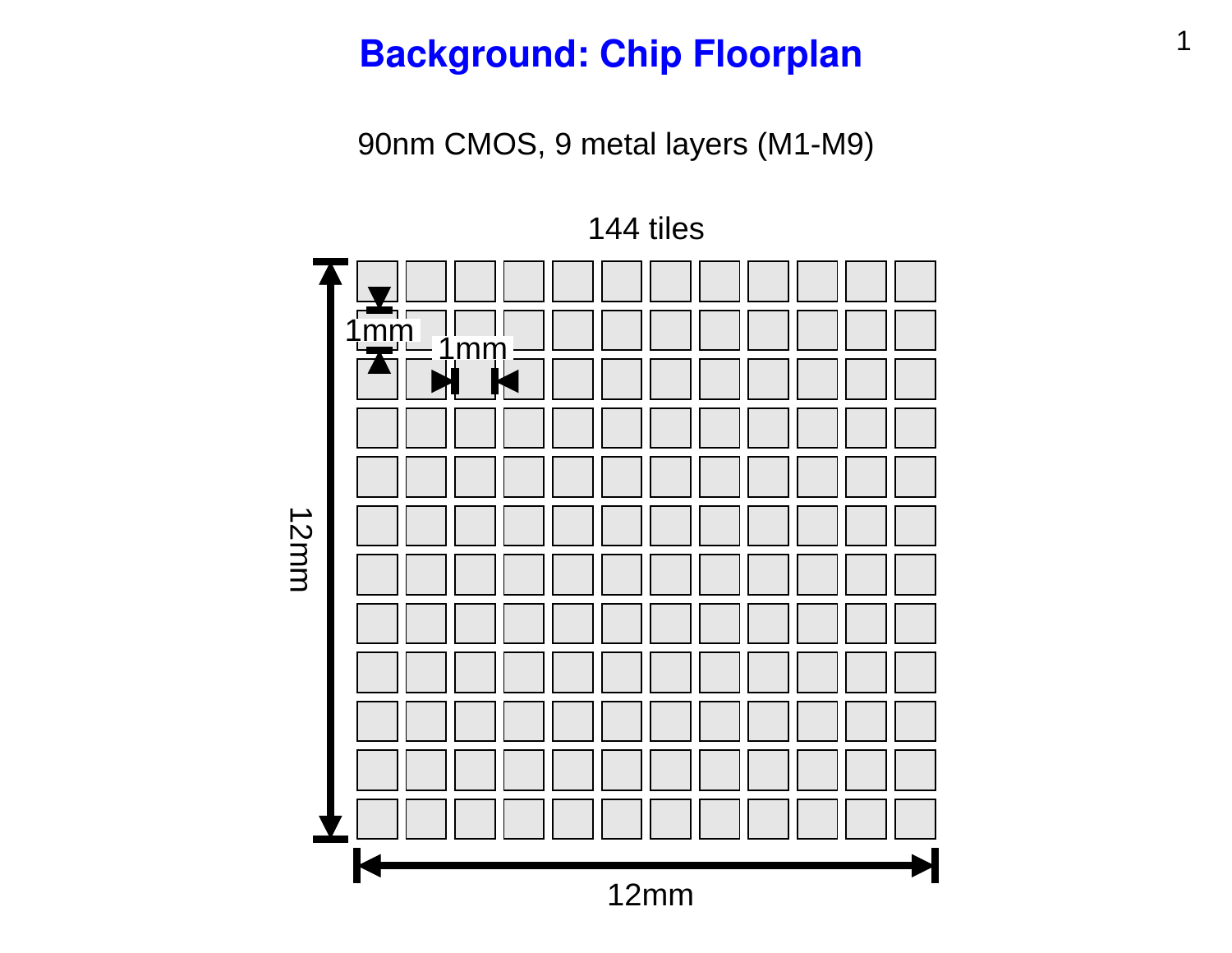## <sup>2</sup> **Background: Chip Floorplan**

90nm CMOS, 9 metal layers (M1-M9)

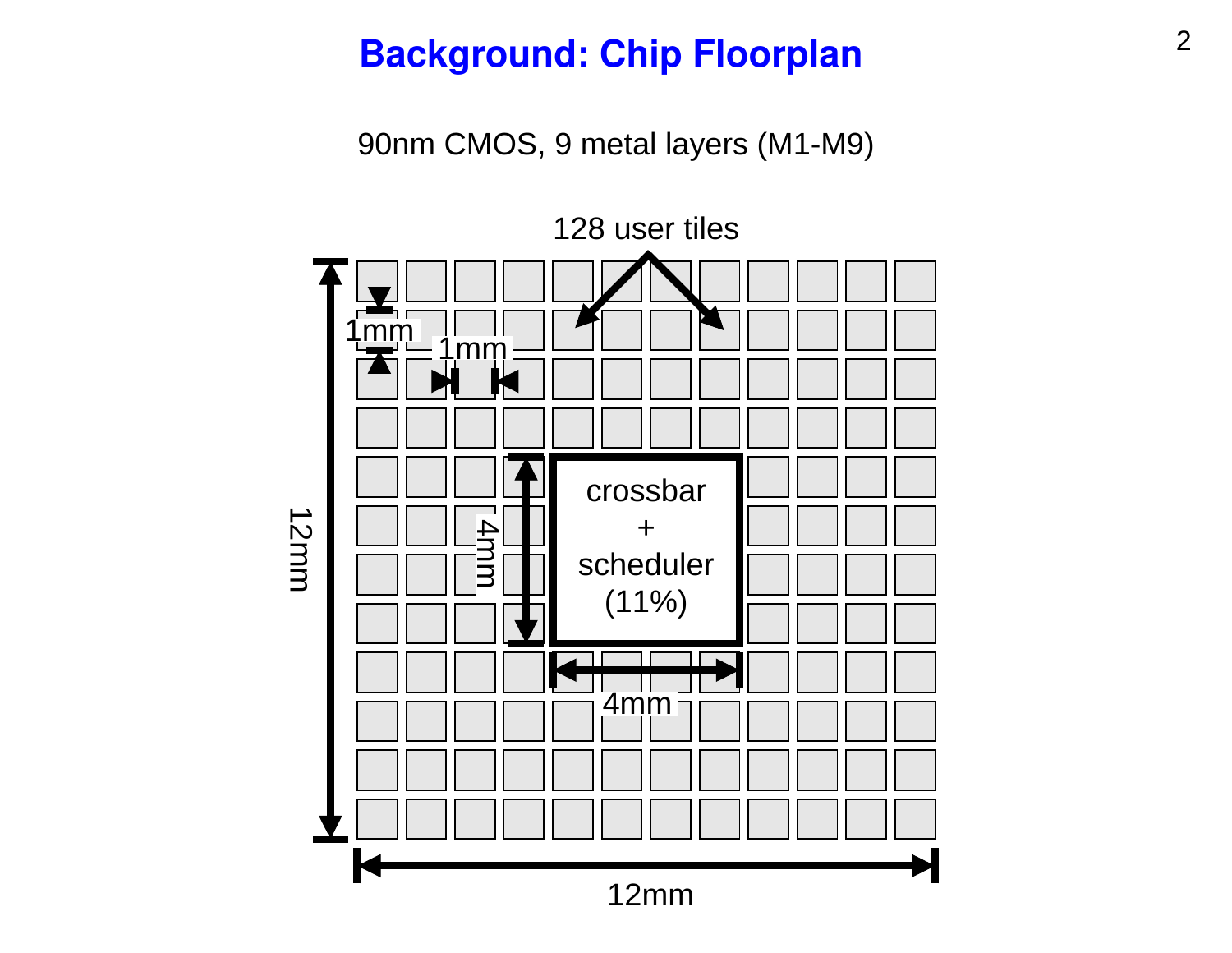#### <sup>3</sup> **Background: Crossbar Datapath**

*Passas, Katevenis, Pnevmatikatos: NOCS 2010* 

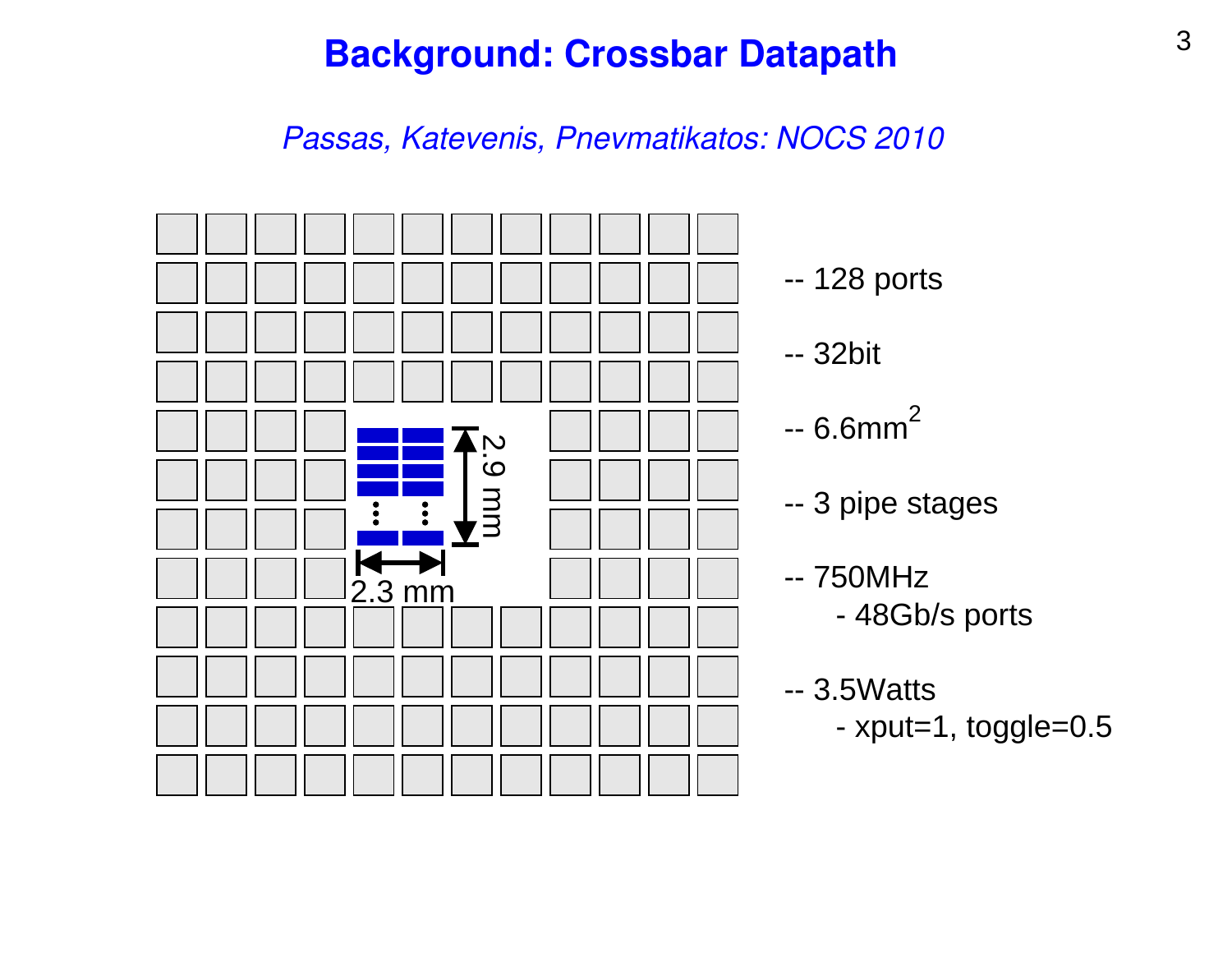#### <sup>4</sup> **Background: Crossbar Datapath**

*Passas, Katevenis, Pnevmatikatos: NOCS 2010* 

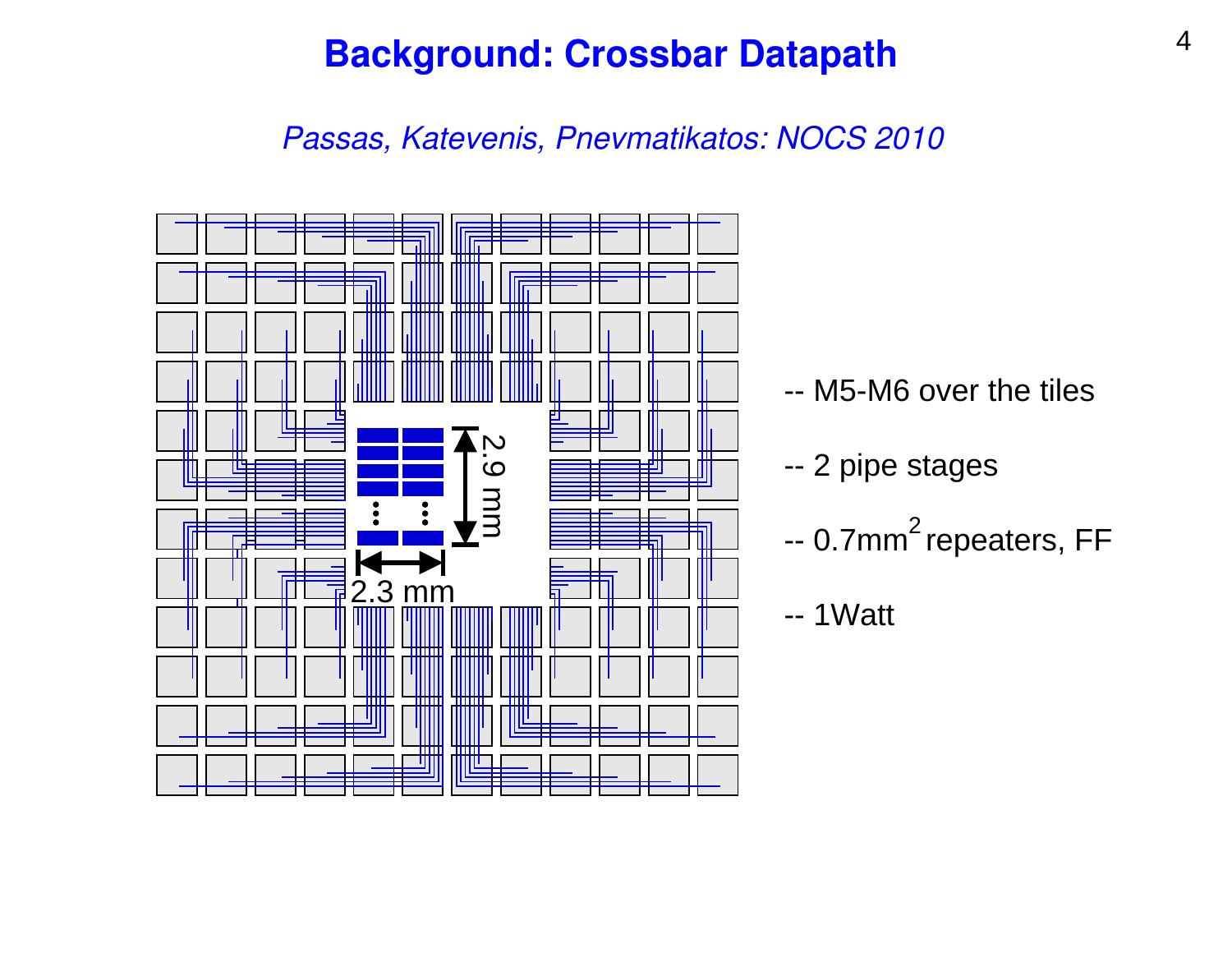### <sup>5</sup> **Scheduling System: Floorplan**

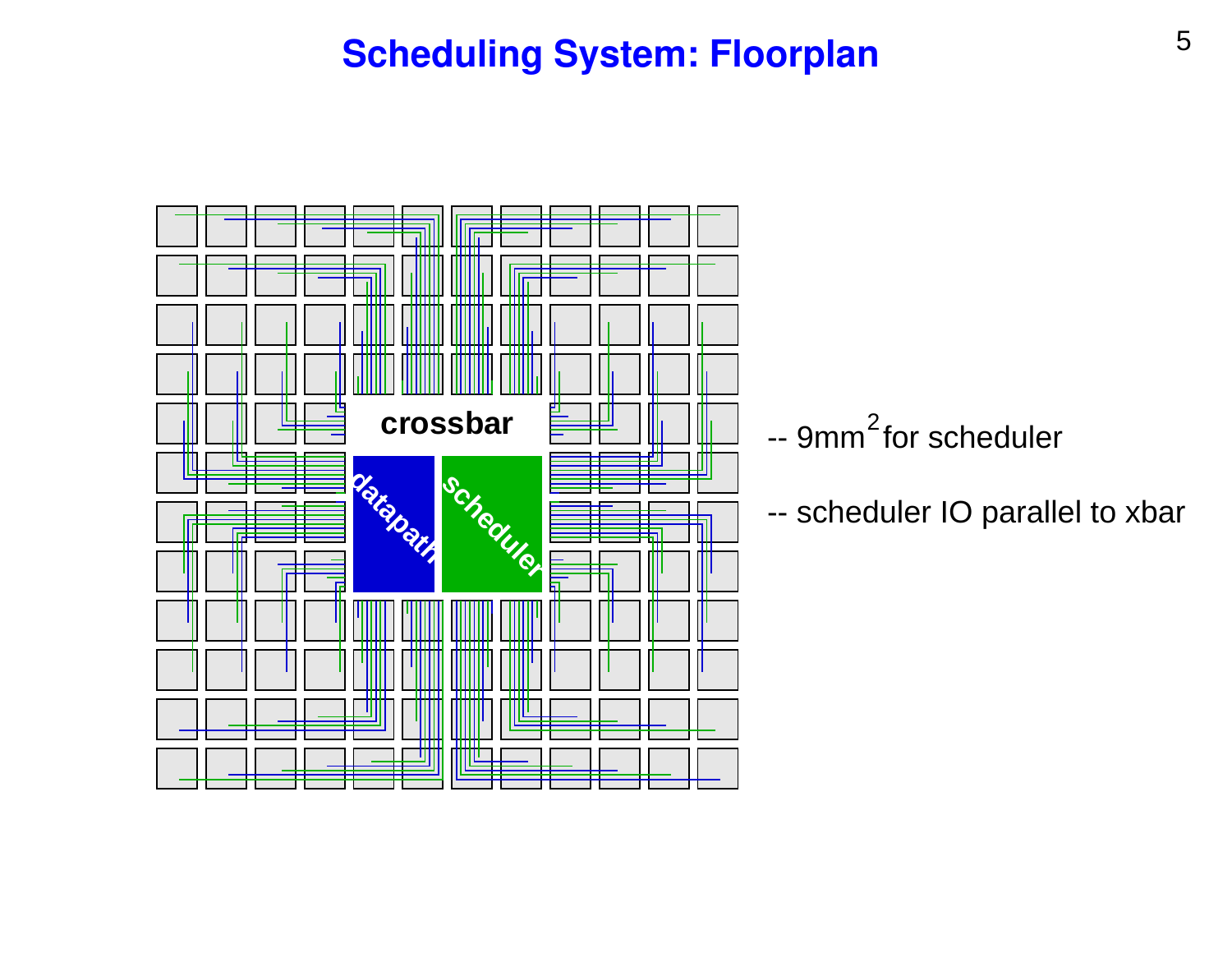

- -- src connects to xbar in 4
- -- dst connects to xbar out 91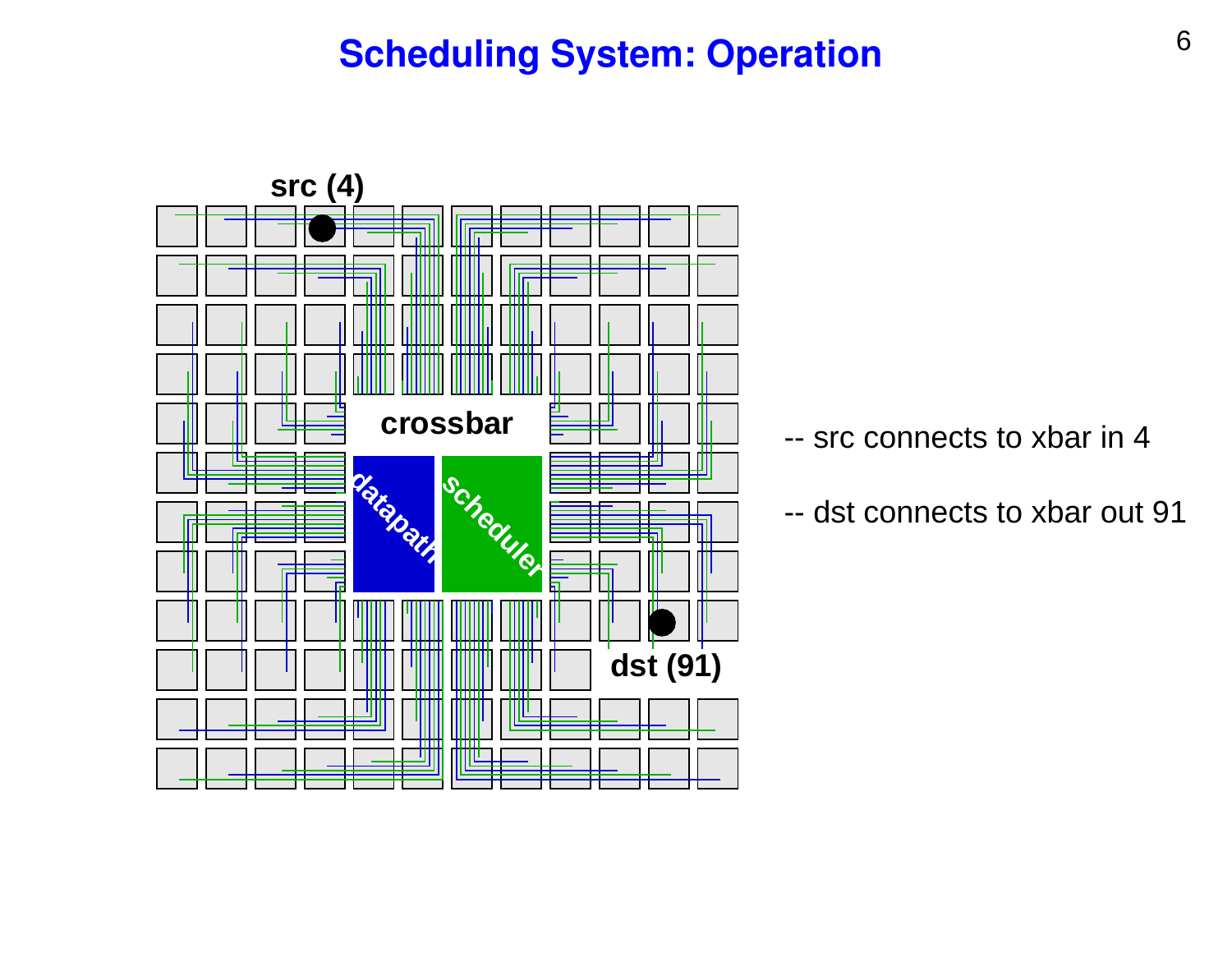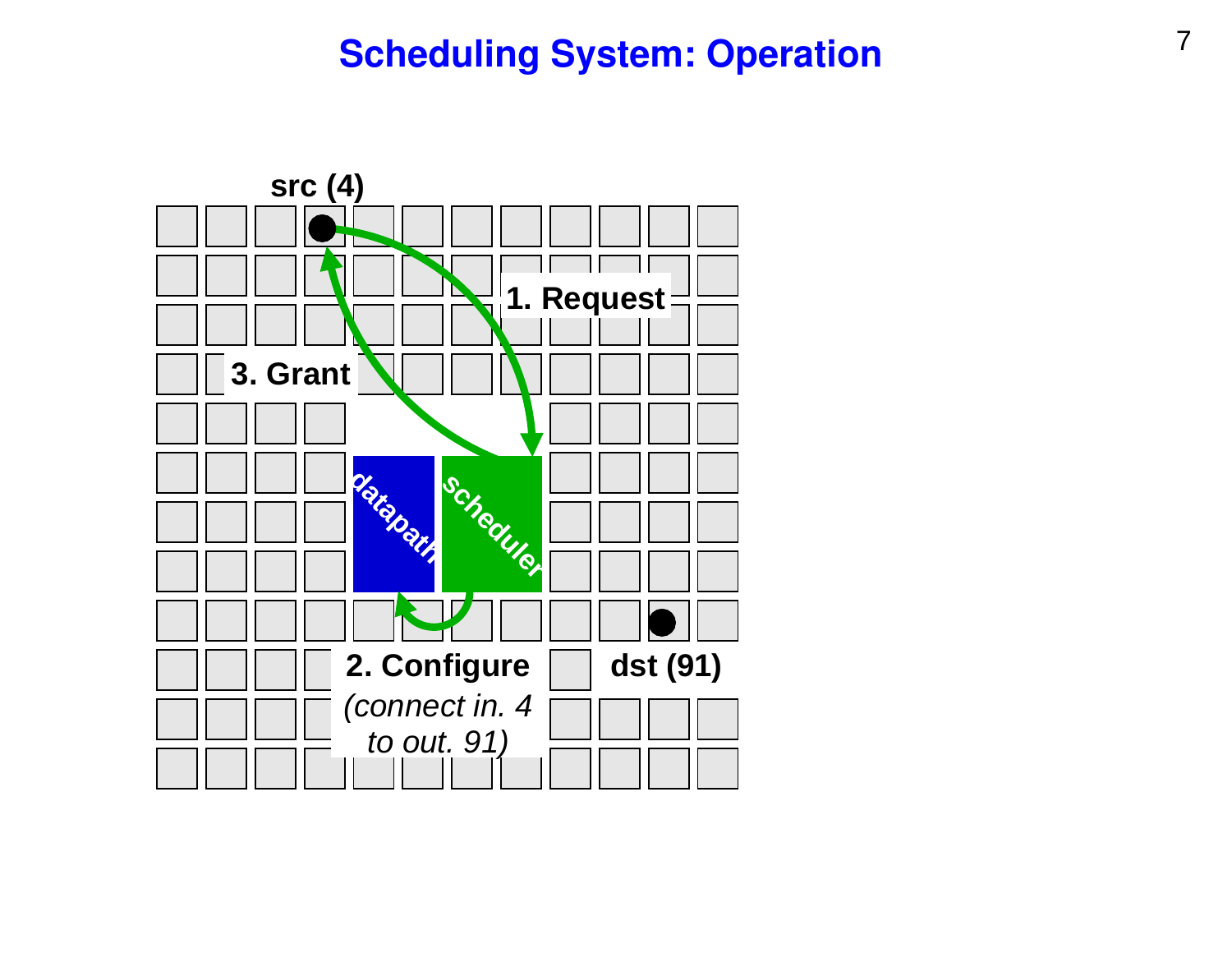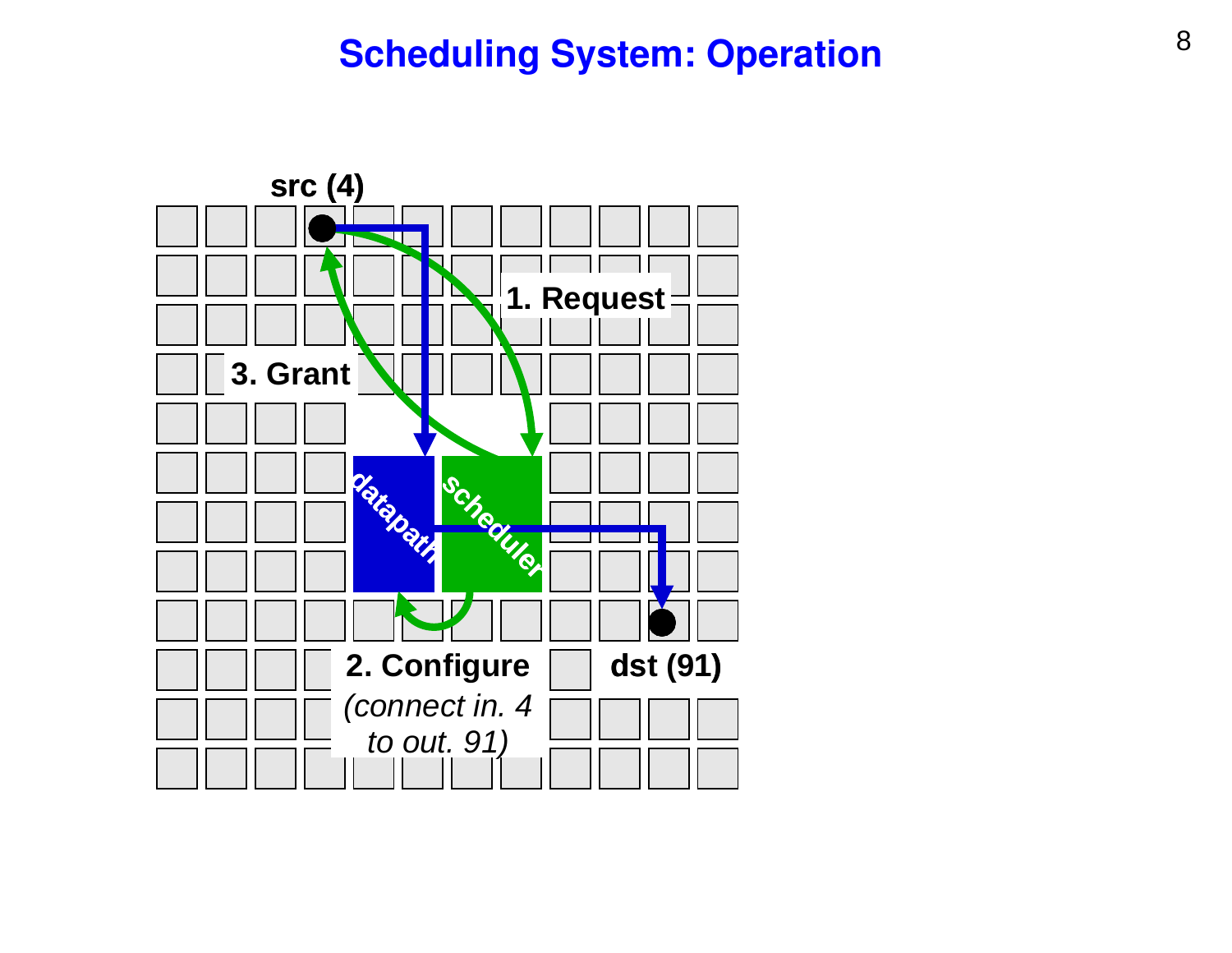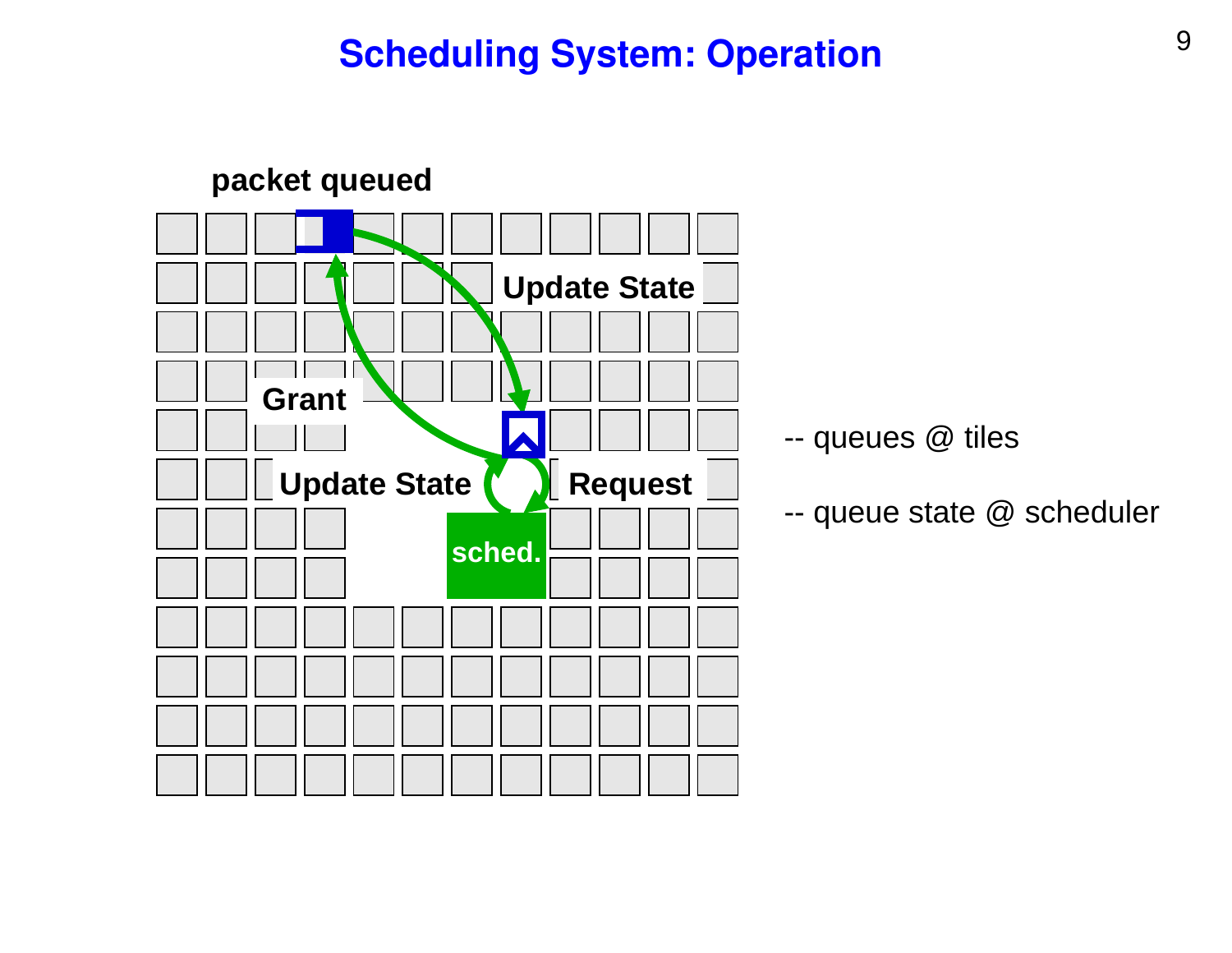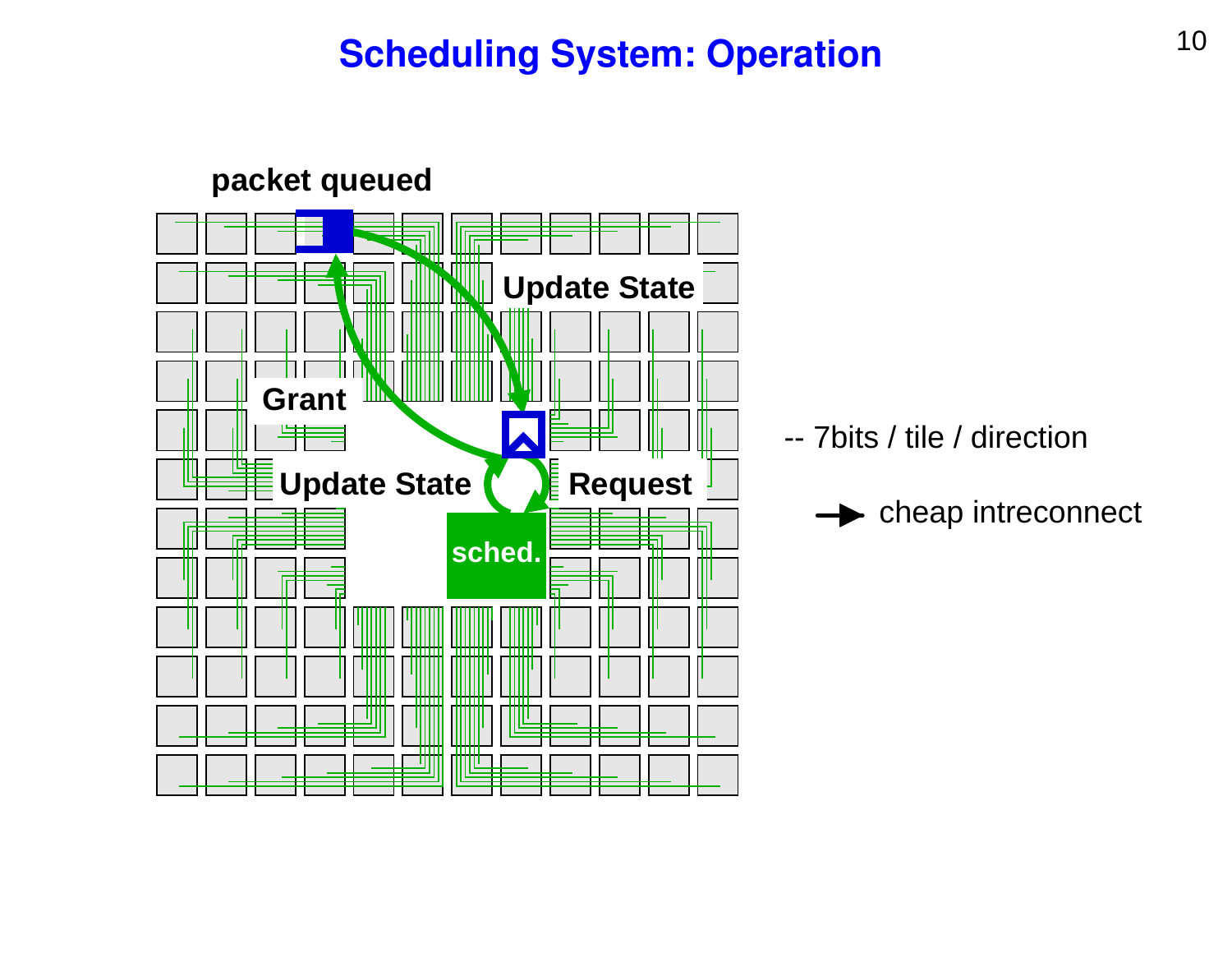## **Scheduler Design Depends on Queueing Strategy** 11

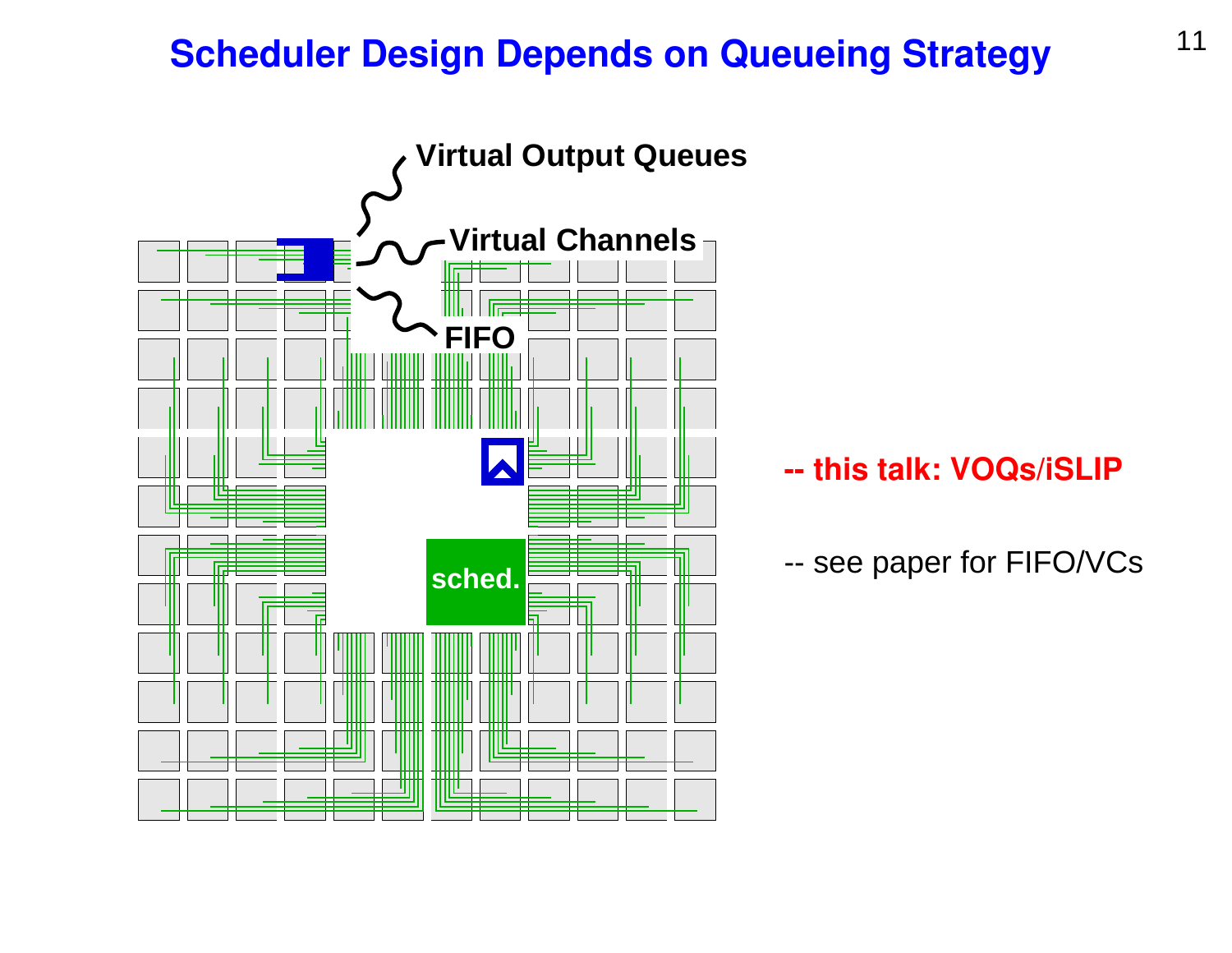case study:  $N = 128$ 

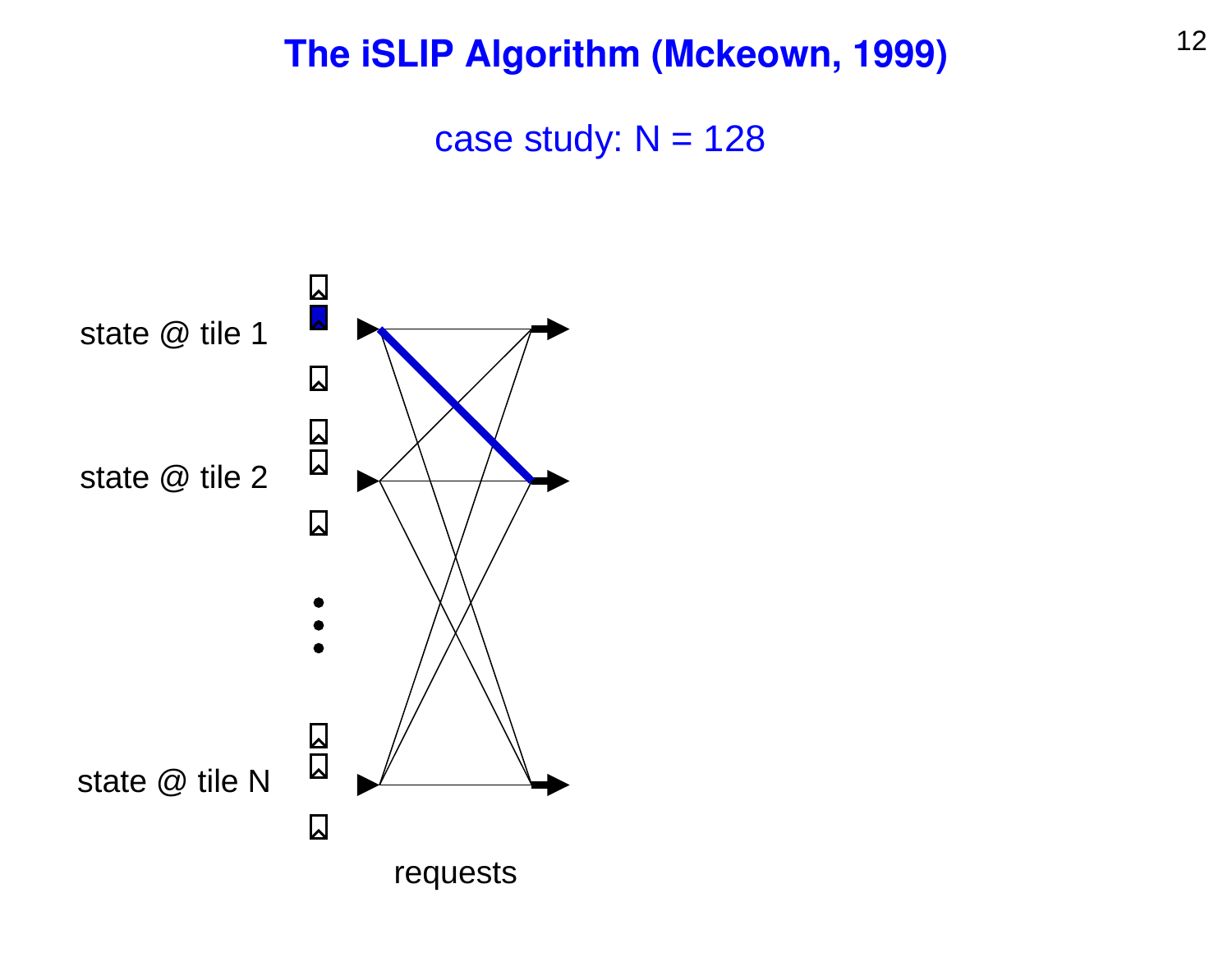case study:  $N = 128$ 

per−output arbiters

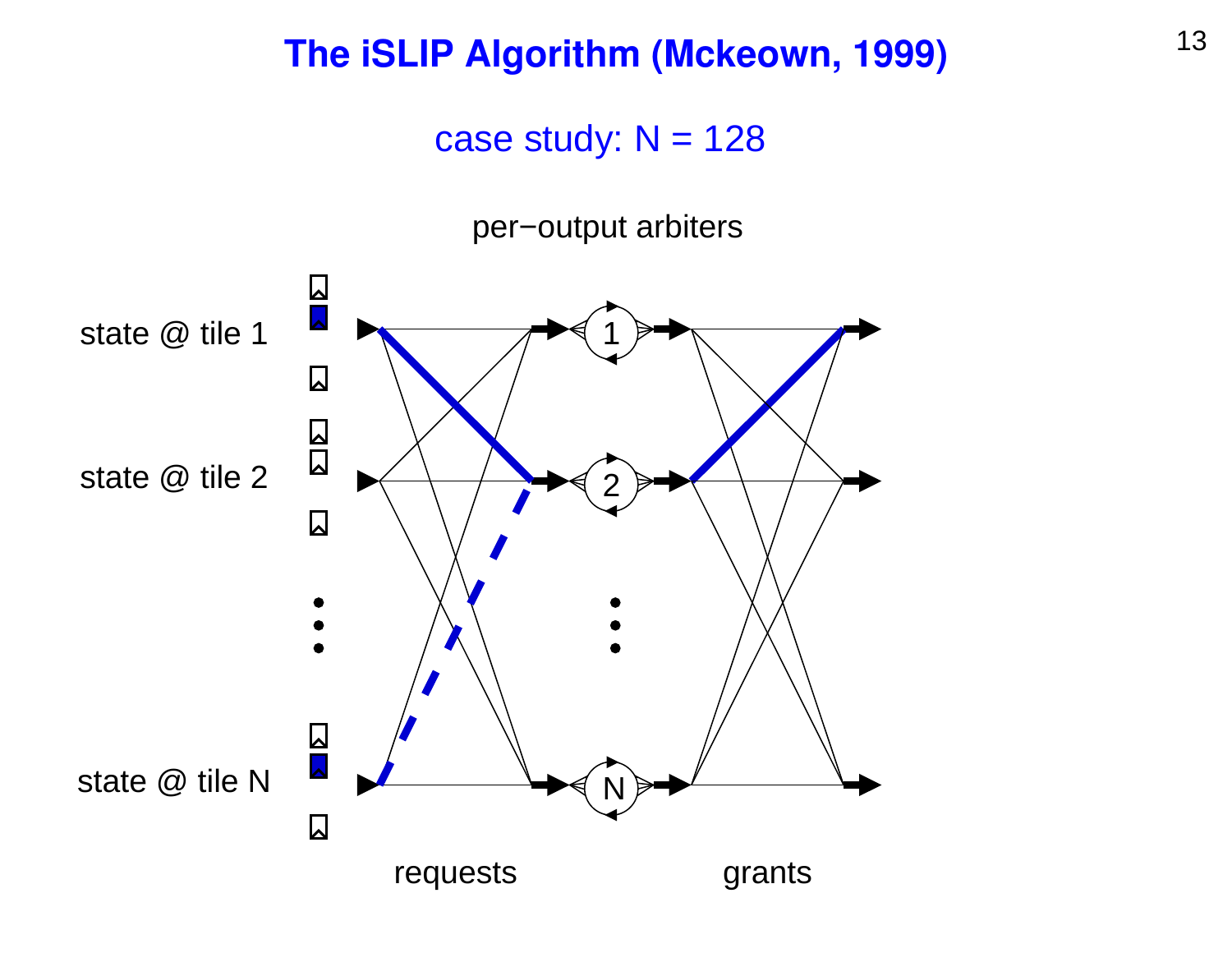case study:  $N = 128$ 

per−output arbiters

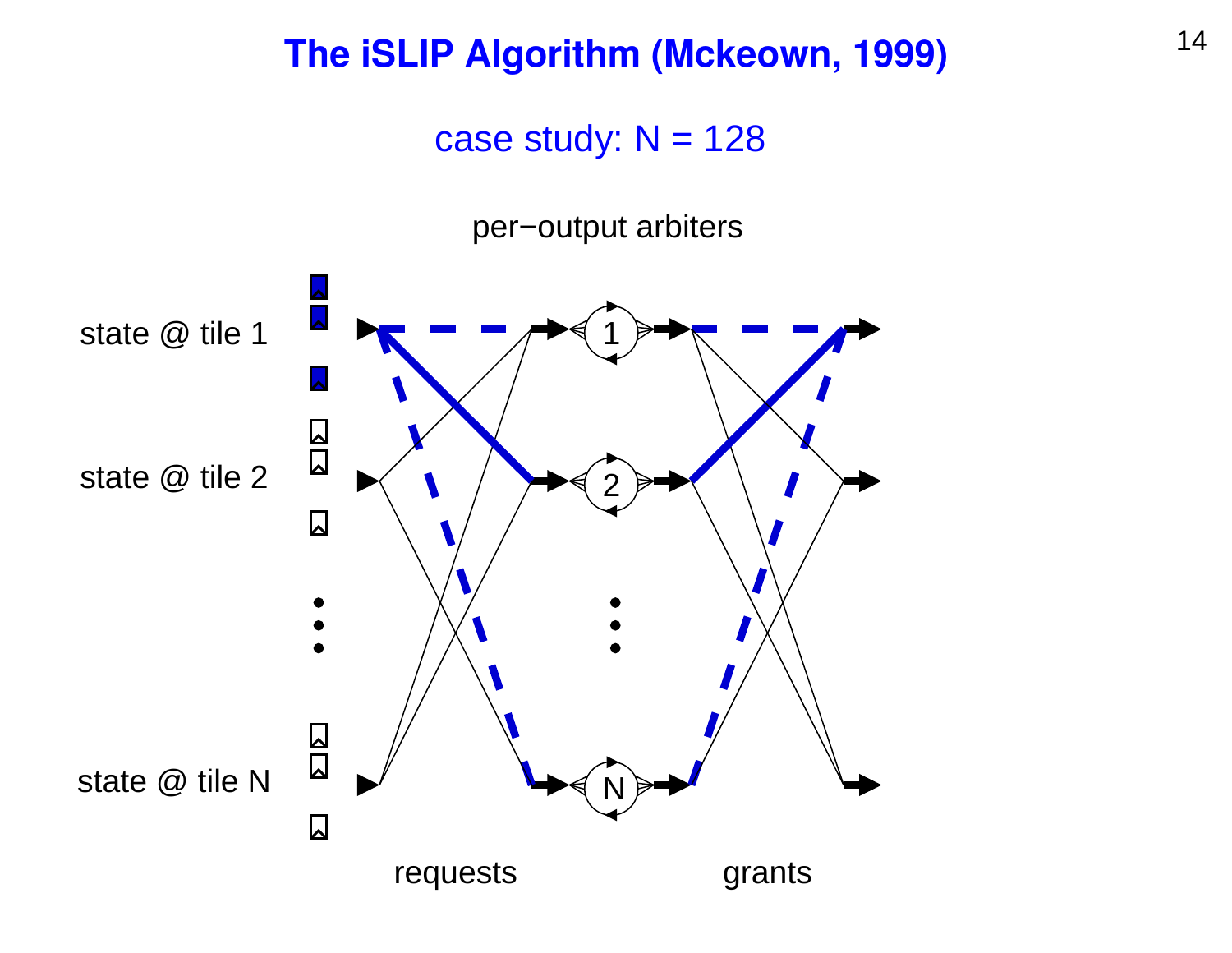case study:  $N = 128$ 

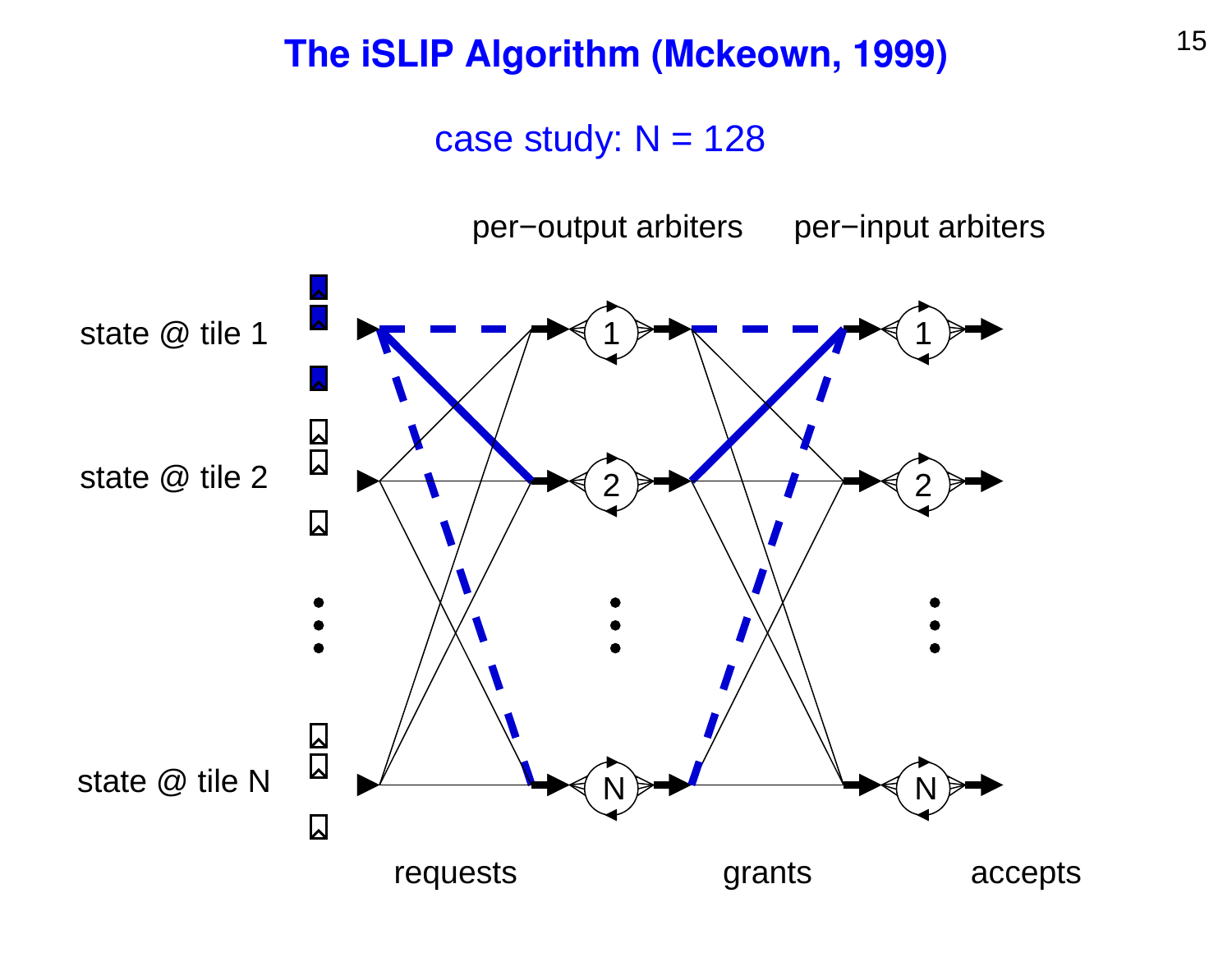#### case study:  $N = 128$

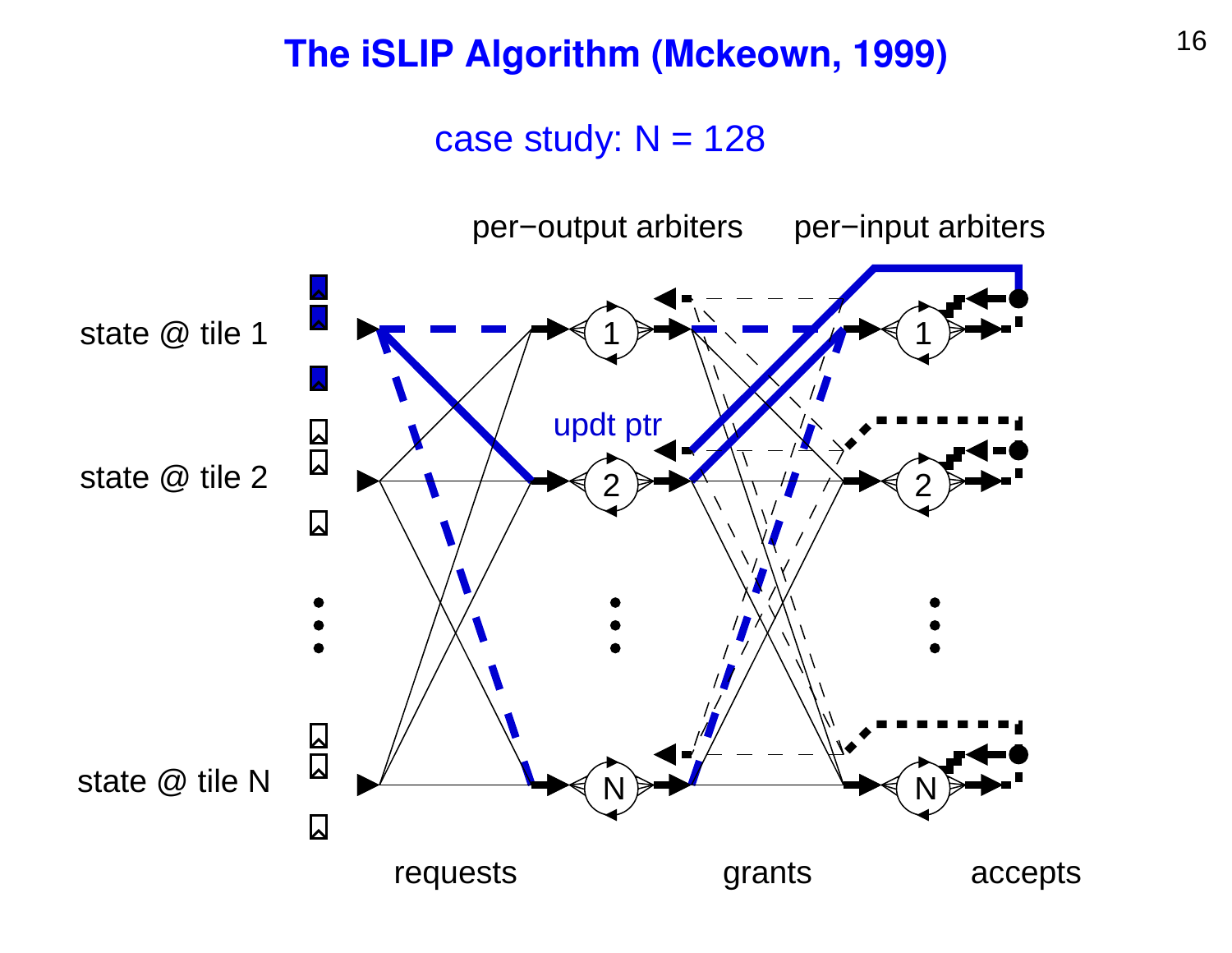#### <sup>17</sup> **The iSLIP Algorithm (Mckeown, 1999)** 2N arbiters, 3N p2p links 2

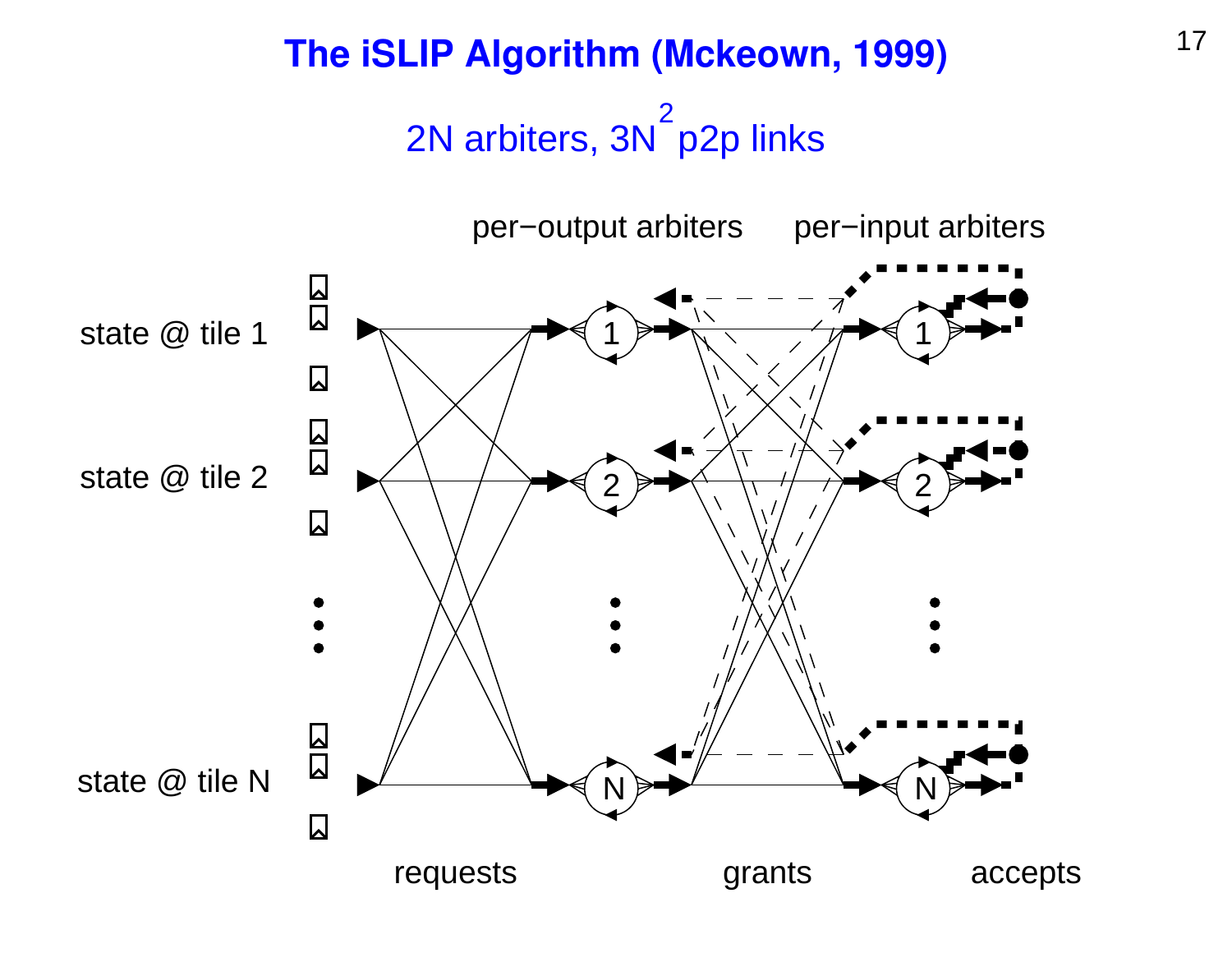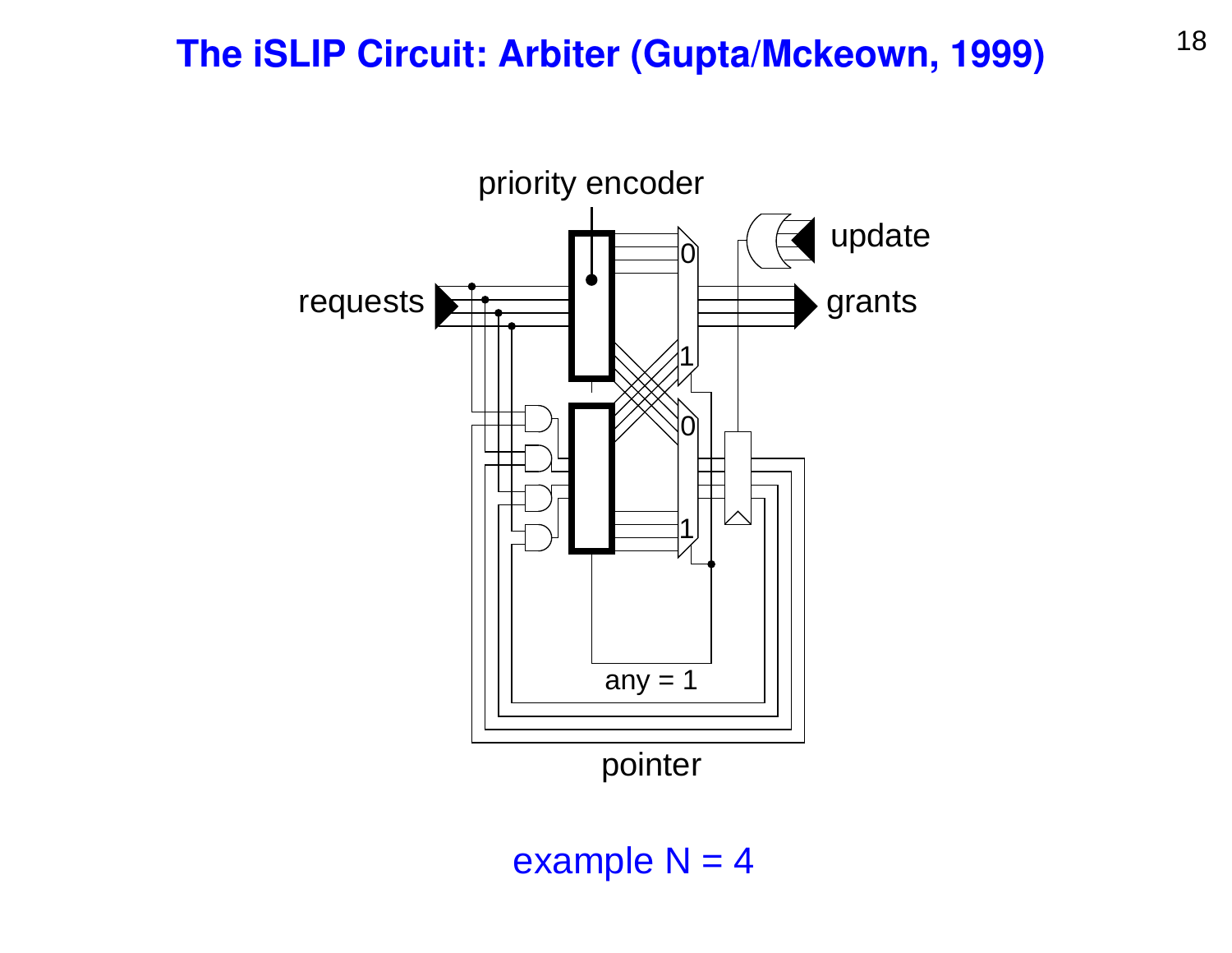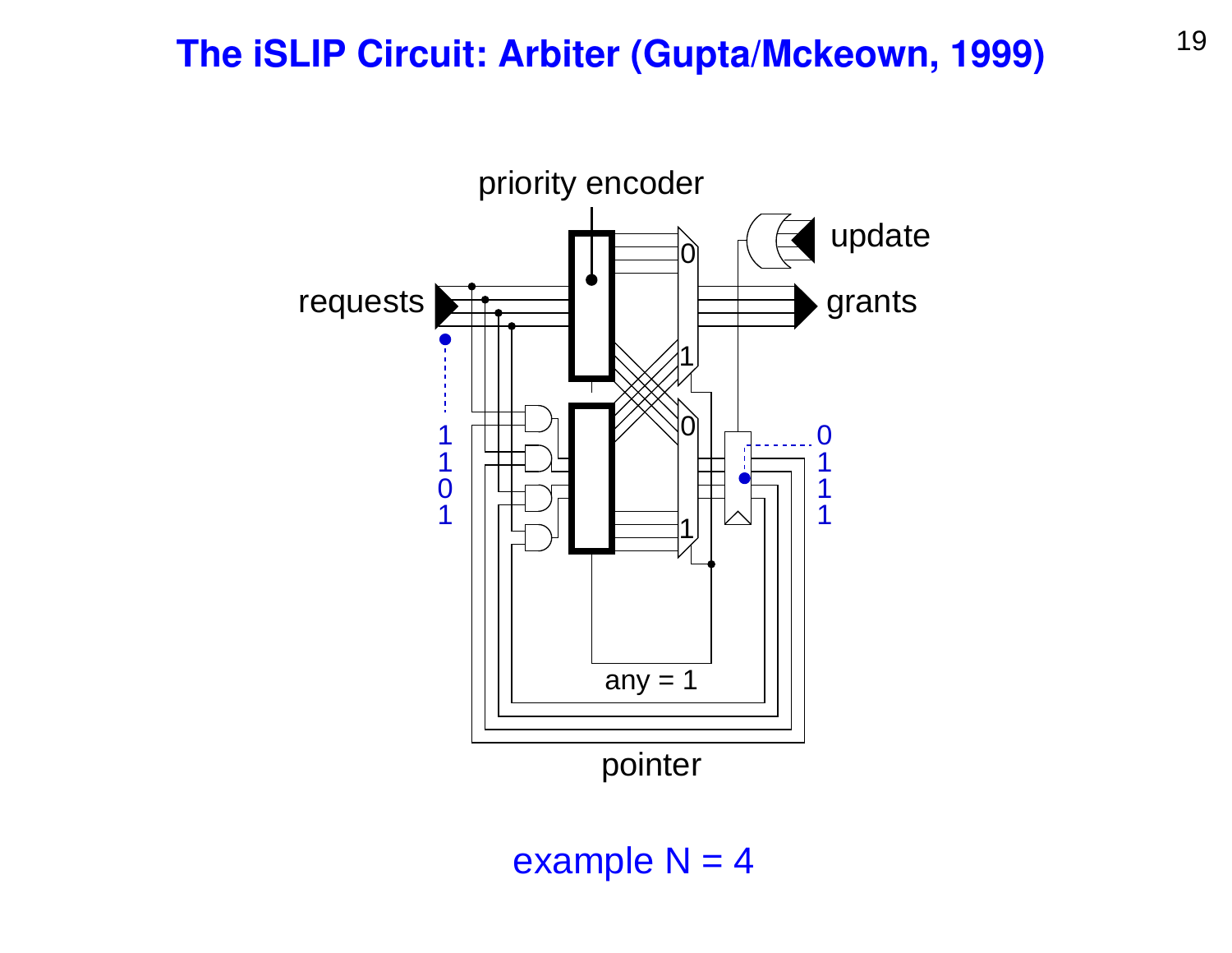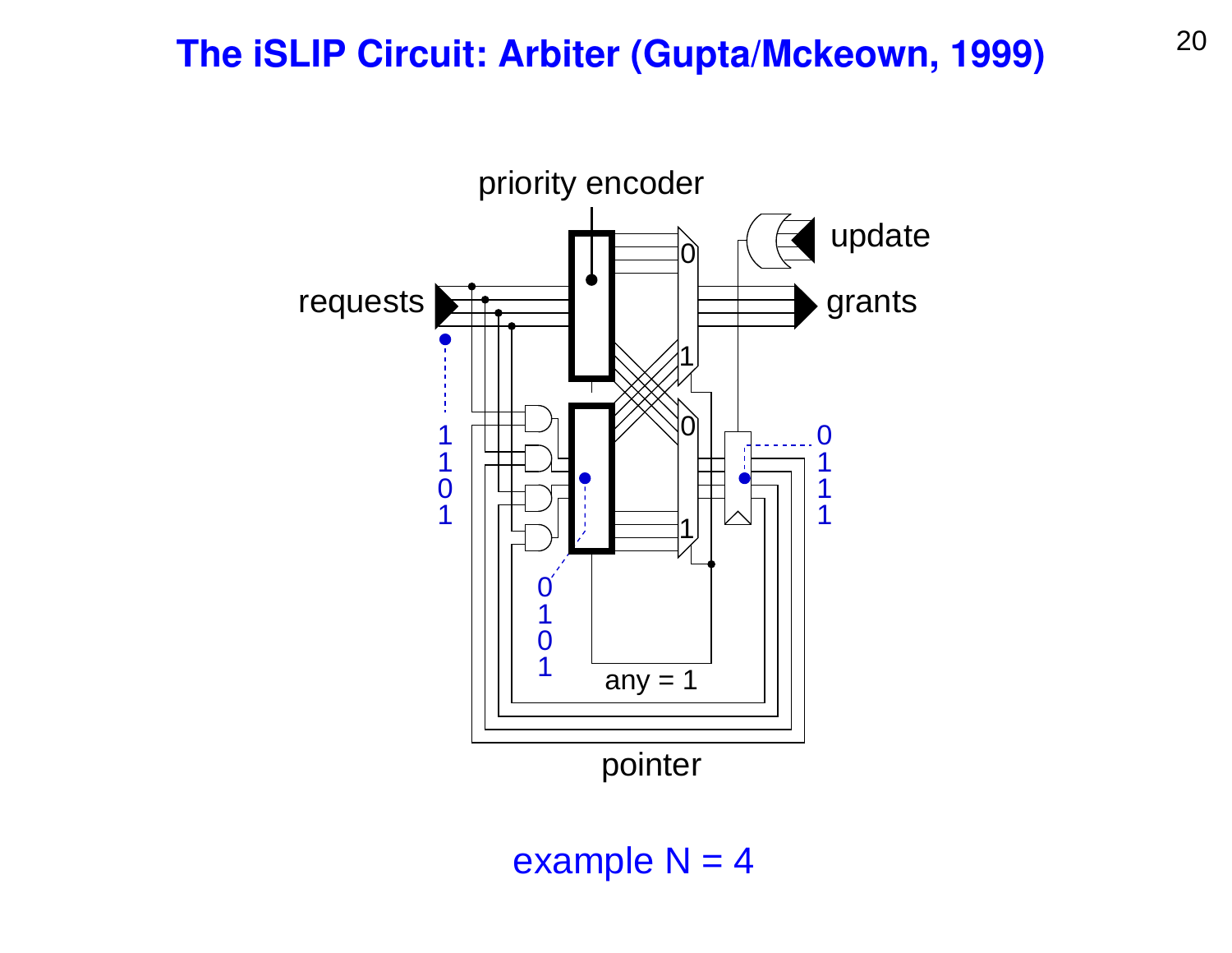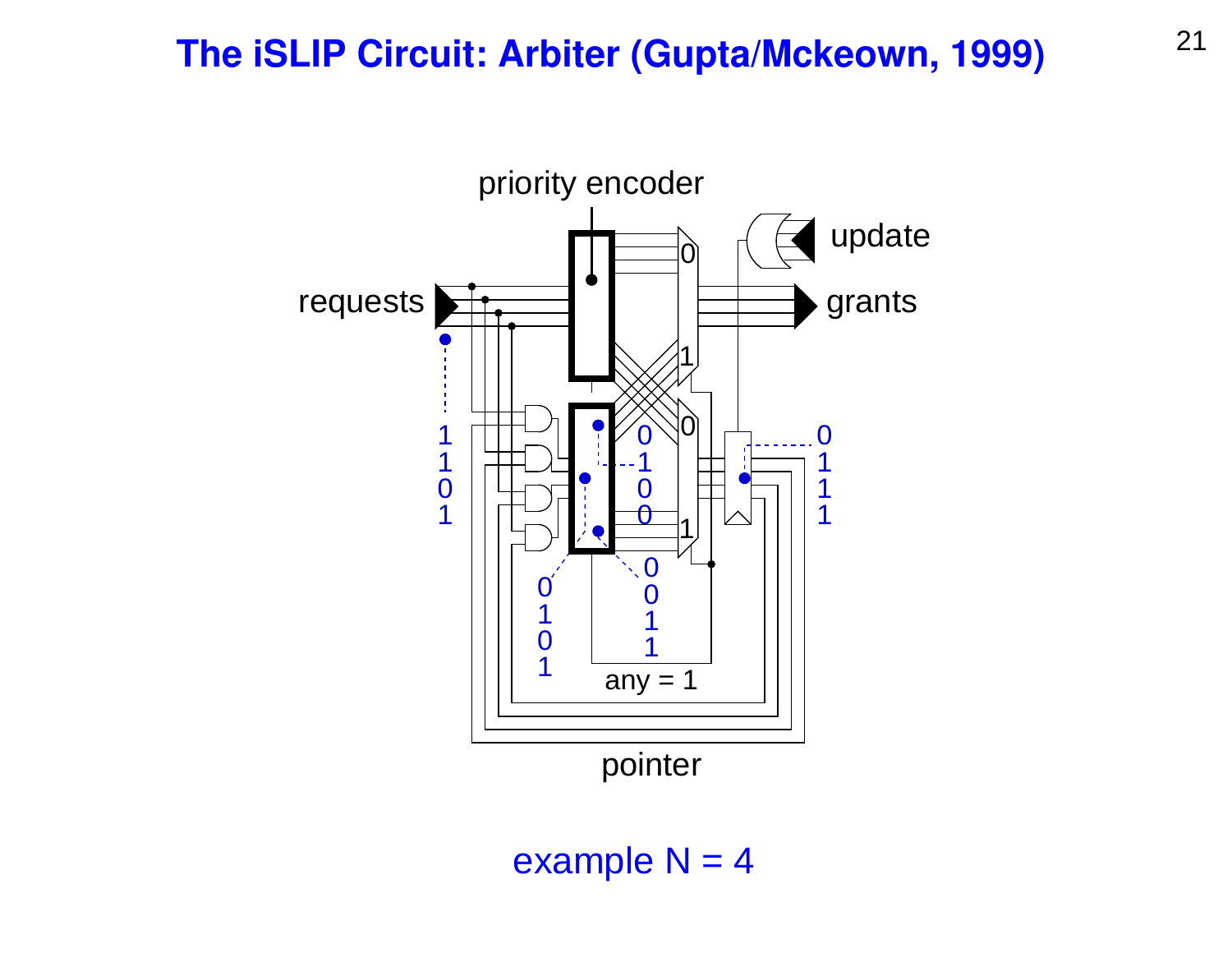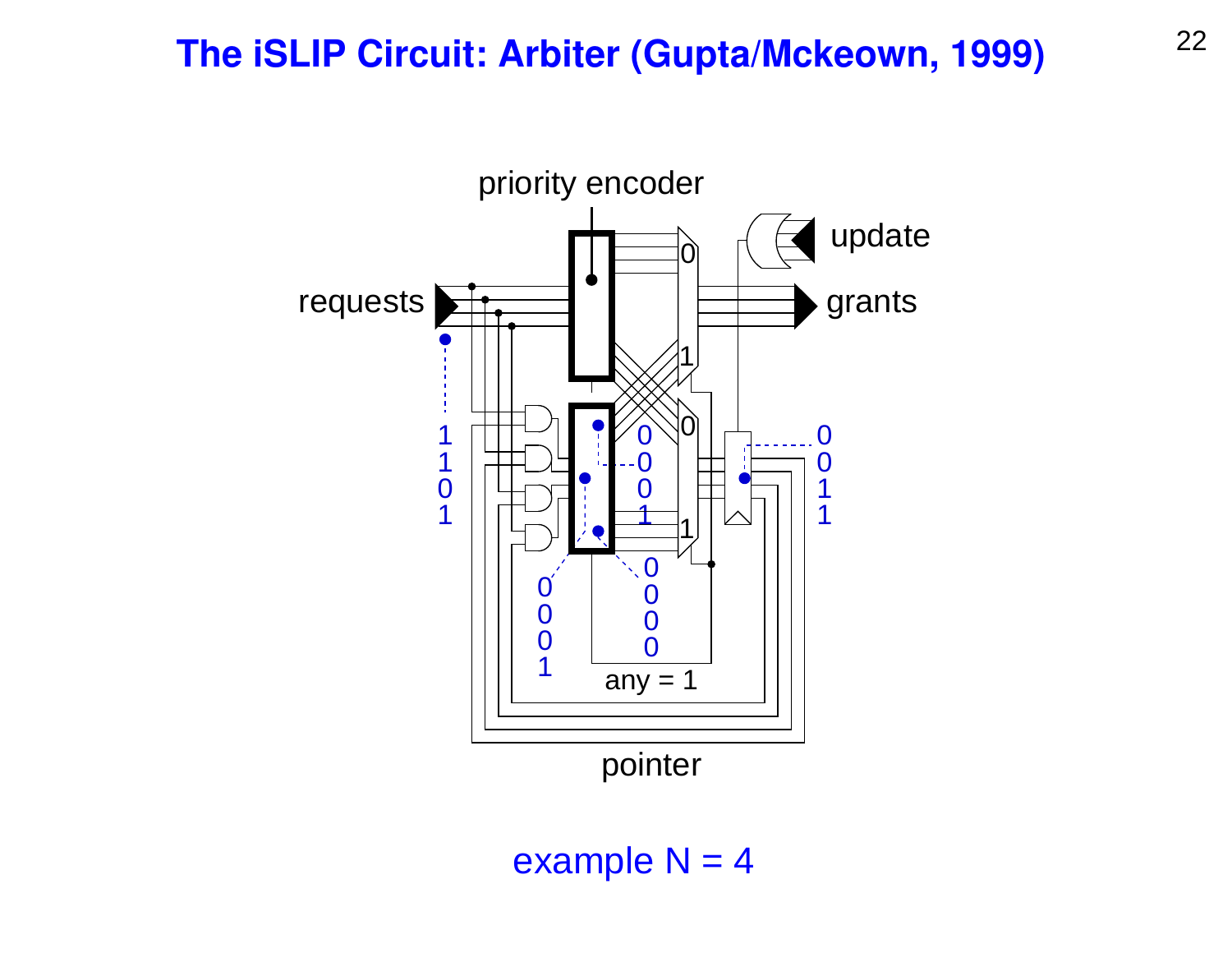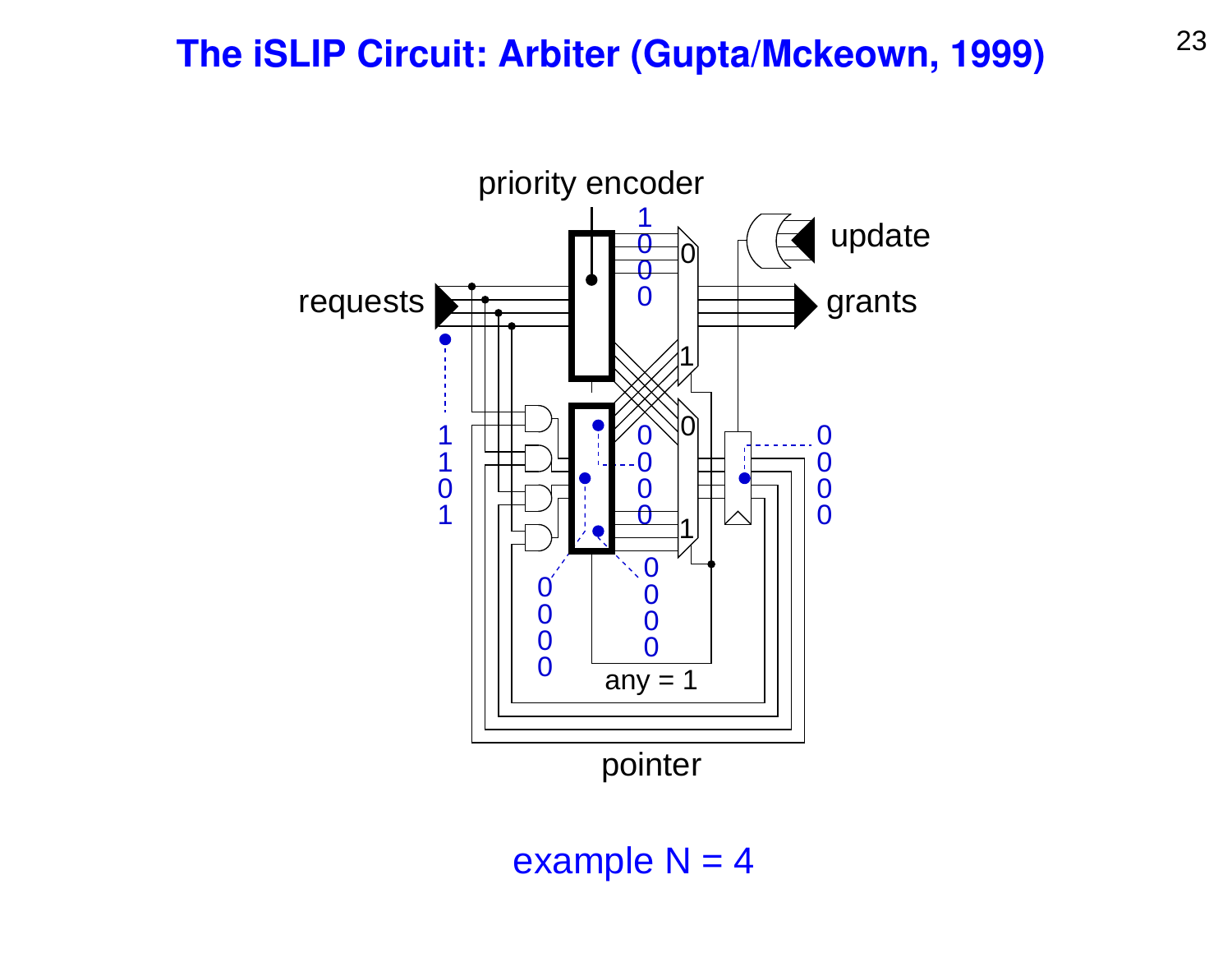#### <sup>24</sup> **iSLIP Area Cost Analysis: Priority Encoder**



-- O(N) gate area

-- O(N) wiring area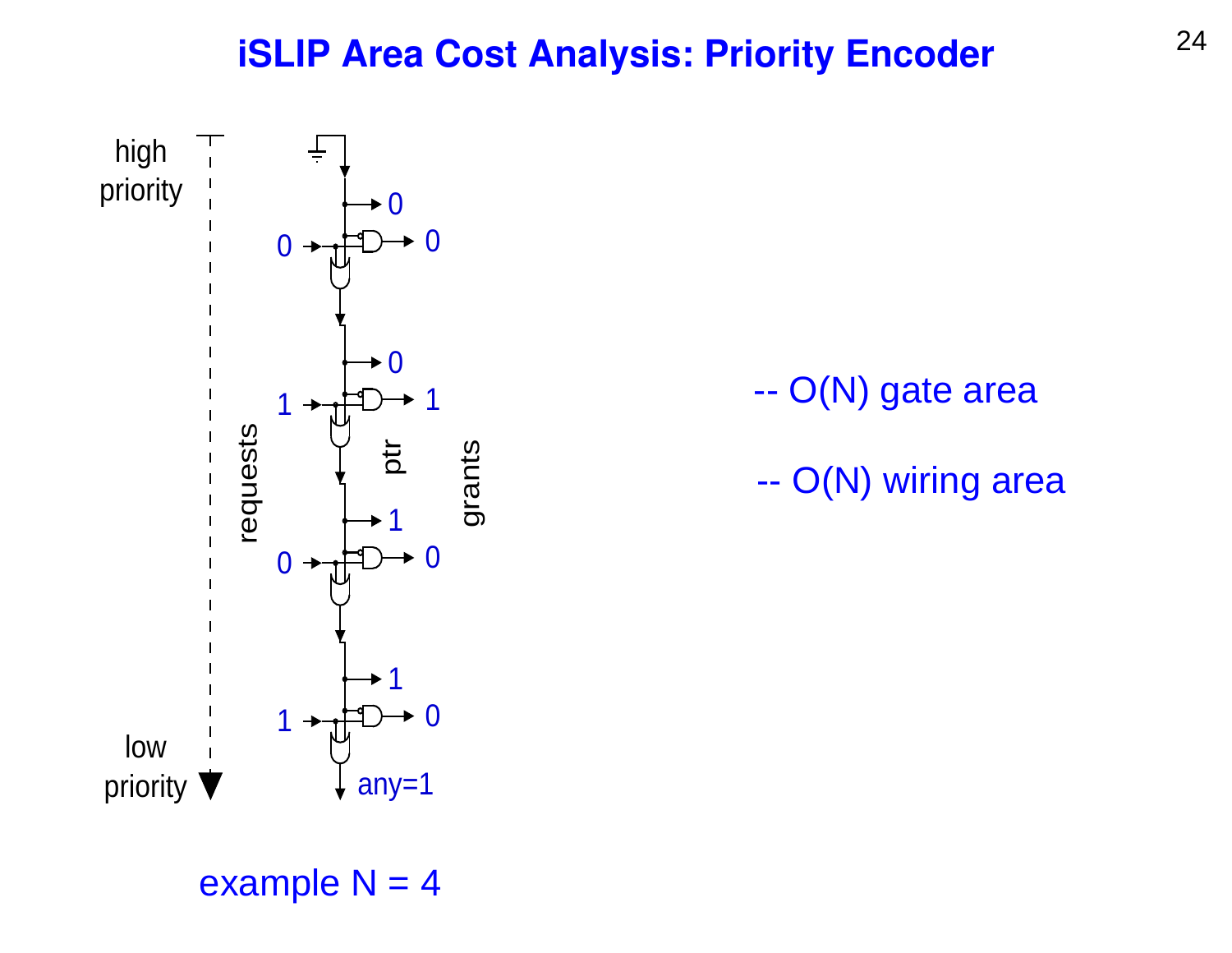#### <sup>25</sup> **iSLIP Area Cost Analysis: Priority Encoder**



-- O(N) gate area

-- O(N) wiring area

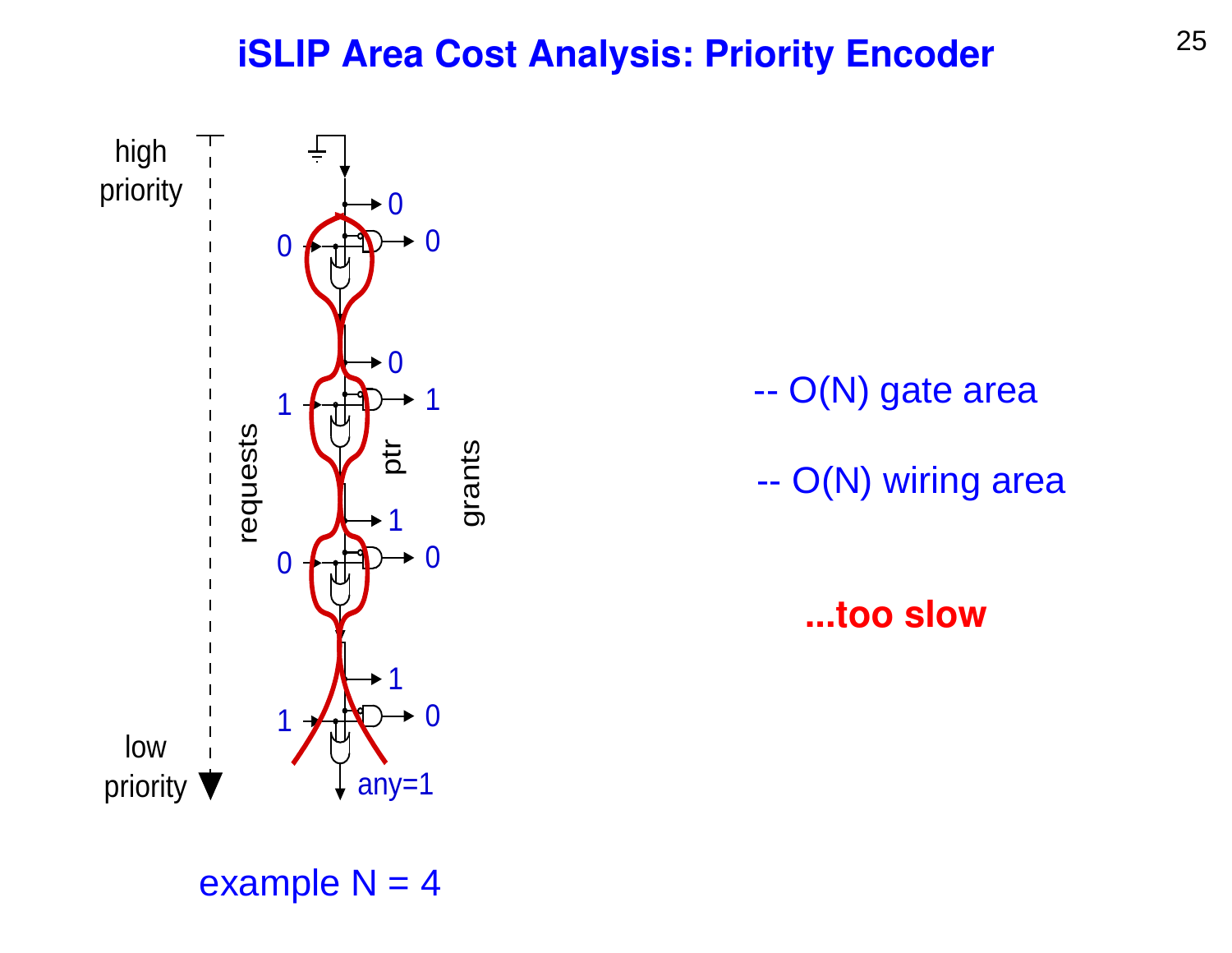#### <sup>26</sup> **iSLIP Area Cost Analysis: Priority Encoder**



Parallel-Prefix Network (Brent & Kung, 1982)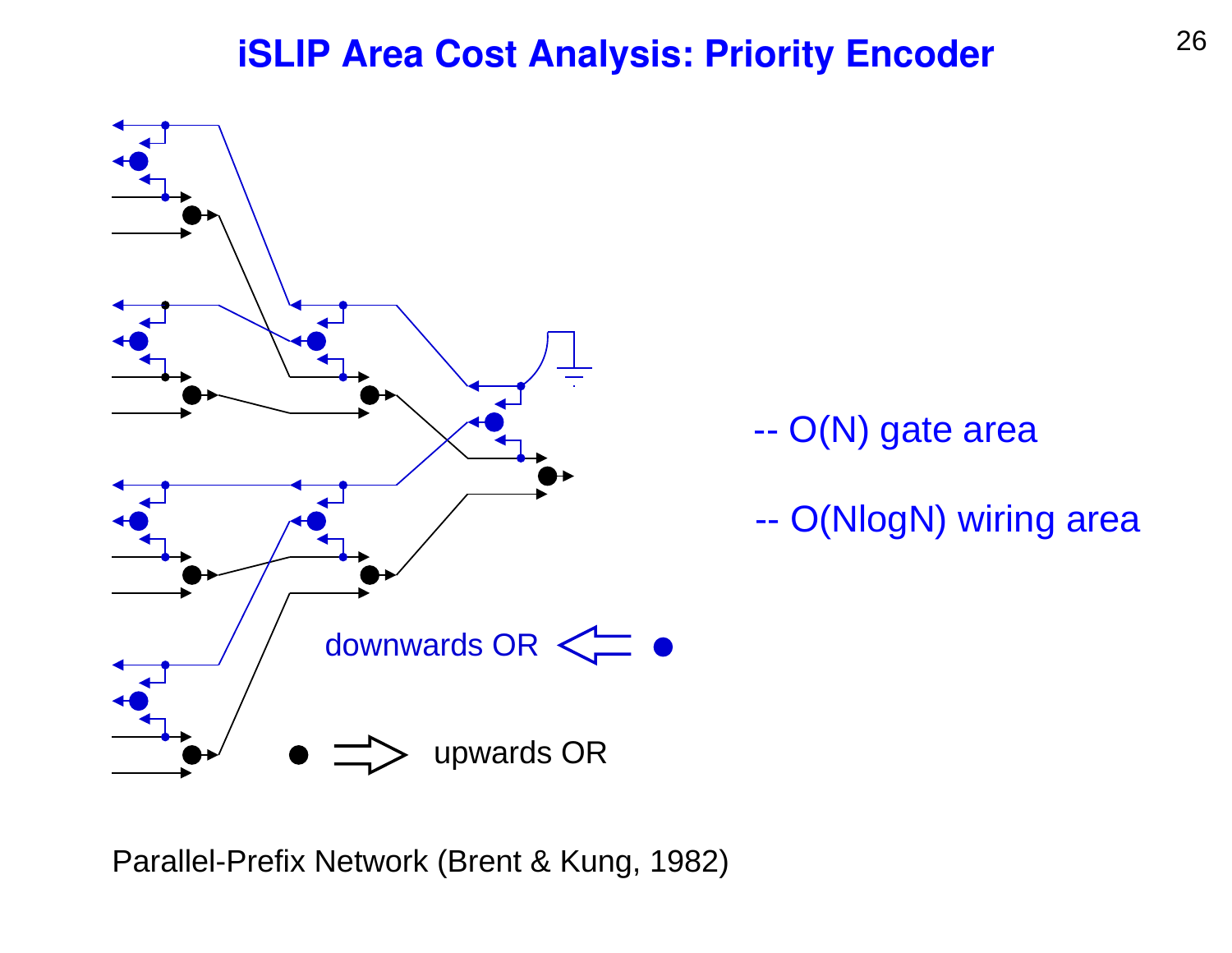#### <sup>27</sup> **iSLIP Area Cost Analysis: Arbiter**

#### O(N) gates, O(NlogN) wiring

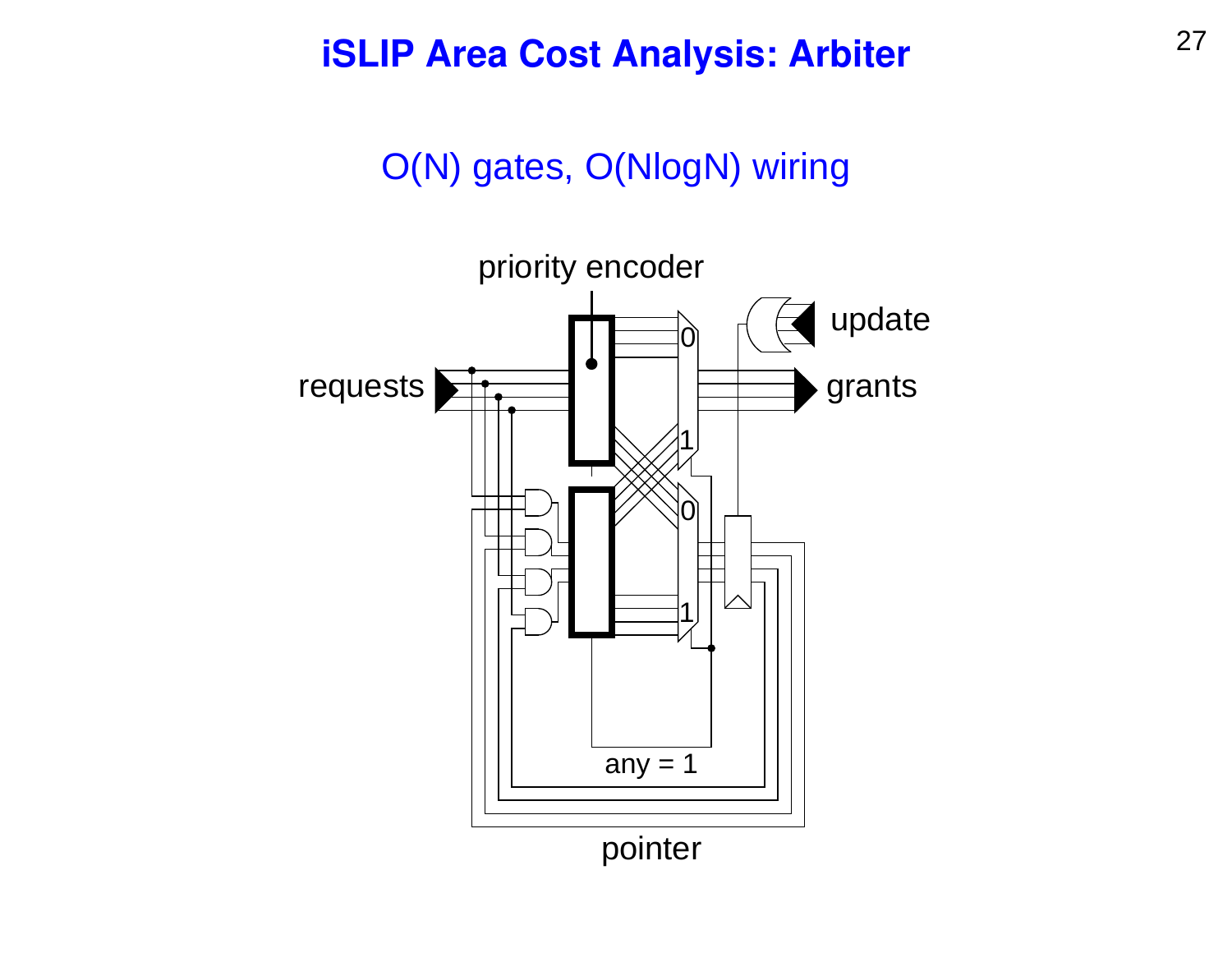## <sup>28</sup> **iSLIP Area Cost Analysis: All Arbiters**

 $O(N^2)$  gates,  $O(N^2$ logN) wiring

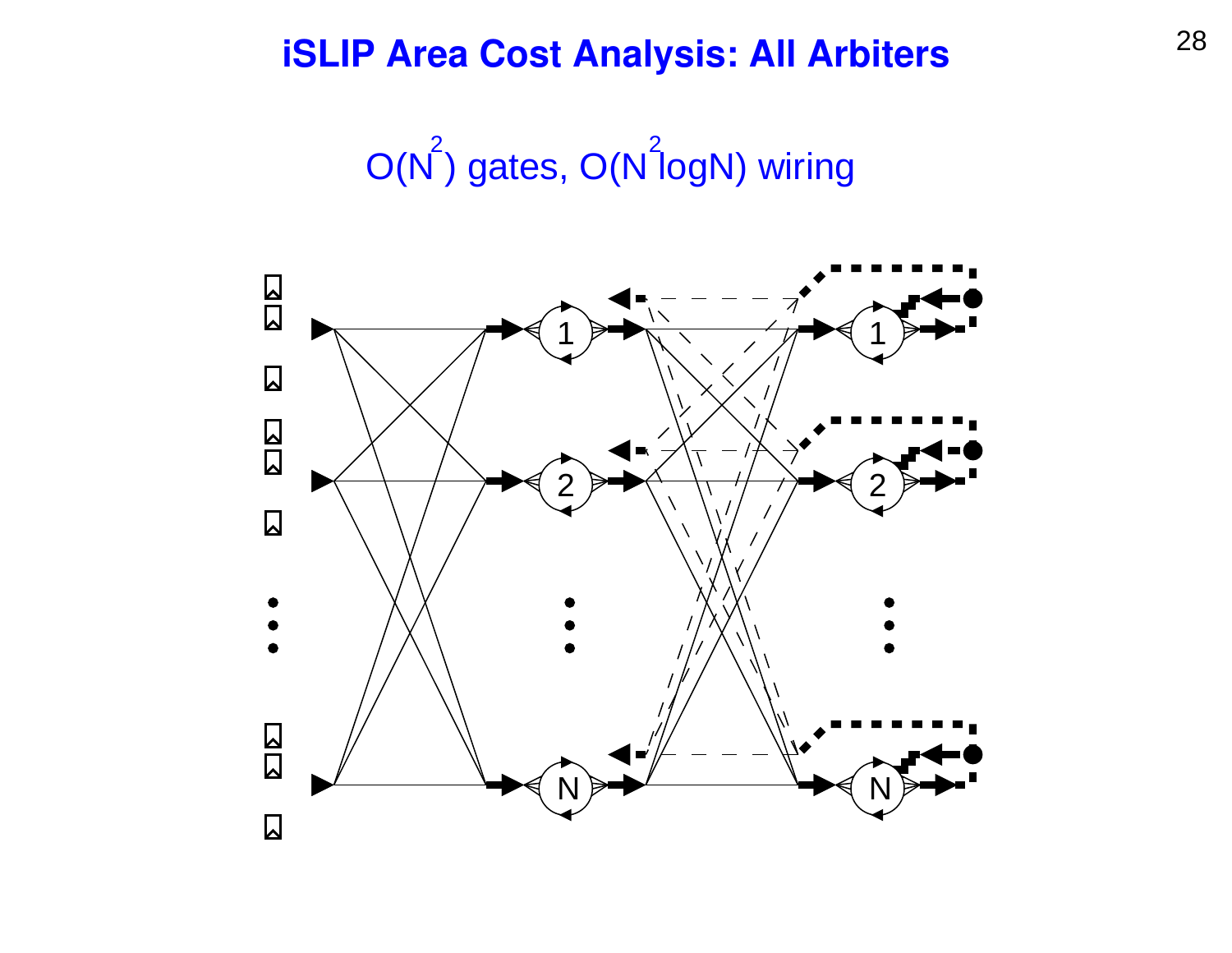## <sup>29</sup> **iSLIP Area Cost Analysis: All Arbiters**

 $O(N^2)$  gates,  $O(N^2$ logN) wiring



**...cost of p2p links?**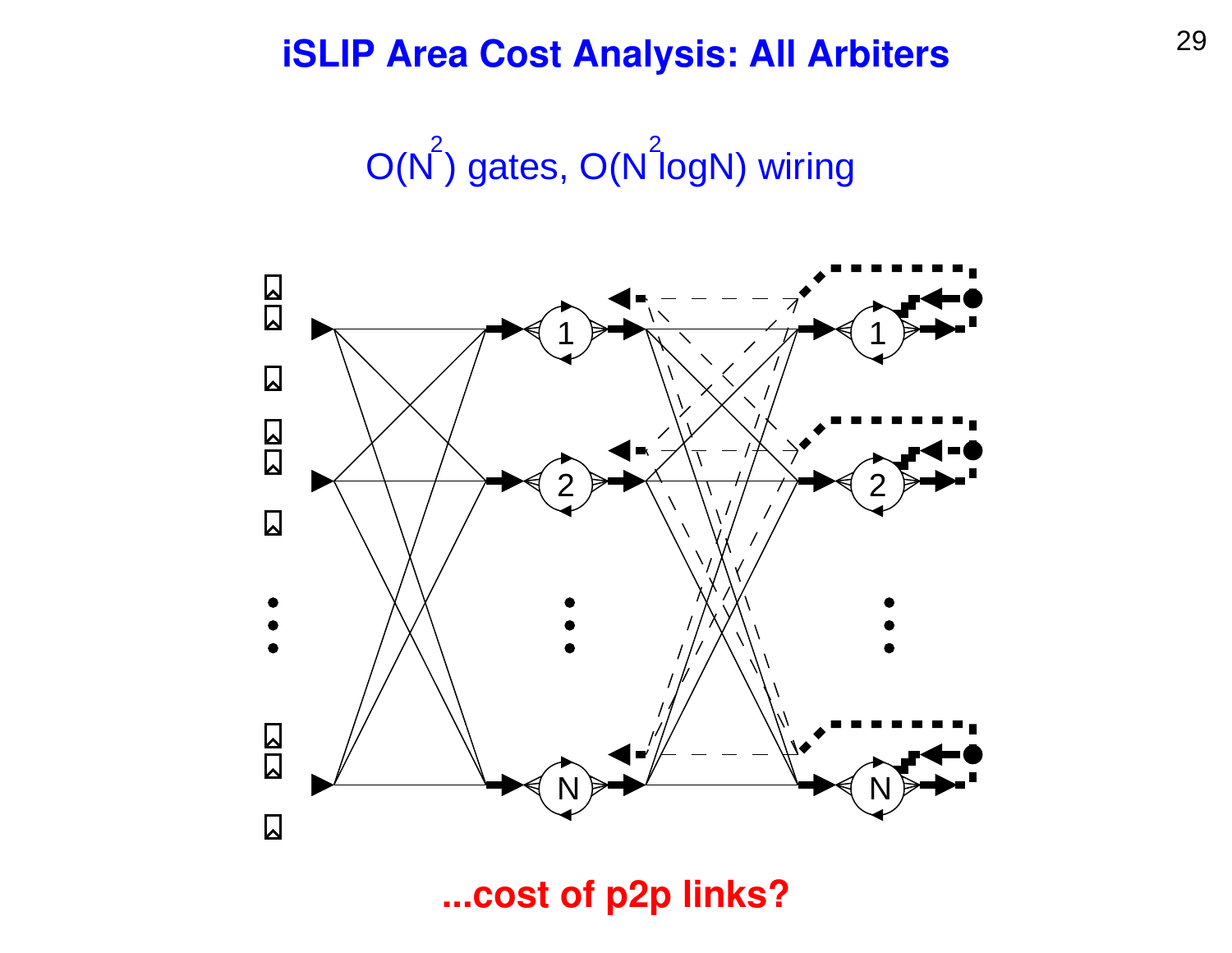#### <sup>30</sup> **iSLIP Area Cost Analysis: P2P Links**



*p2p link area = (3N R / L / 2) x (3N R / L / 2) 2 2*

> *3N = # p2p links, R = avg routing pitch, L = # metal layers / dimension, metal tracks half utilized on avg 2*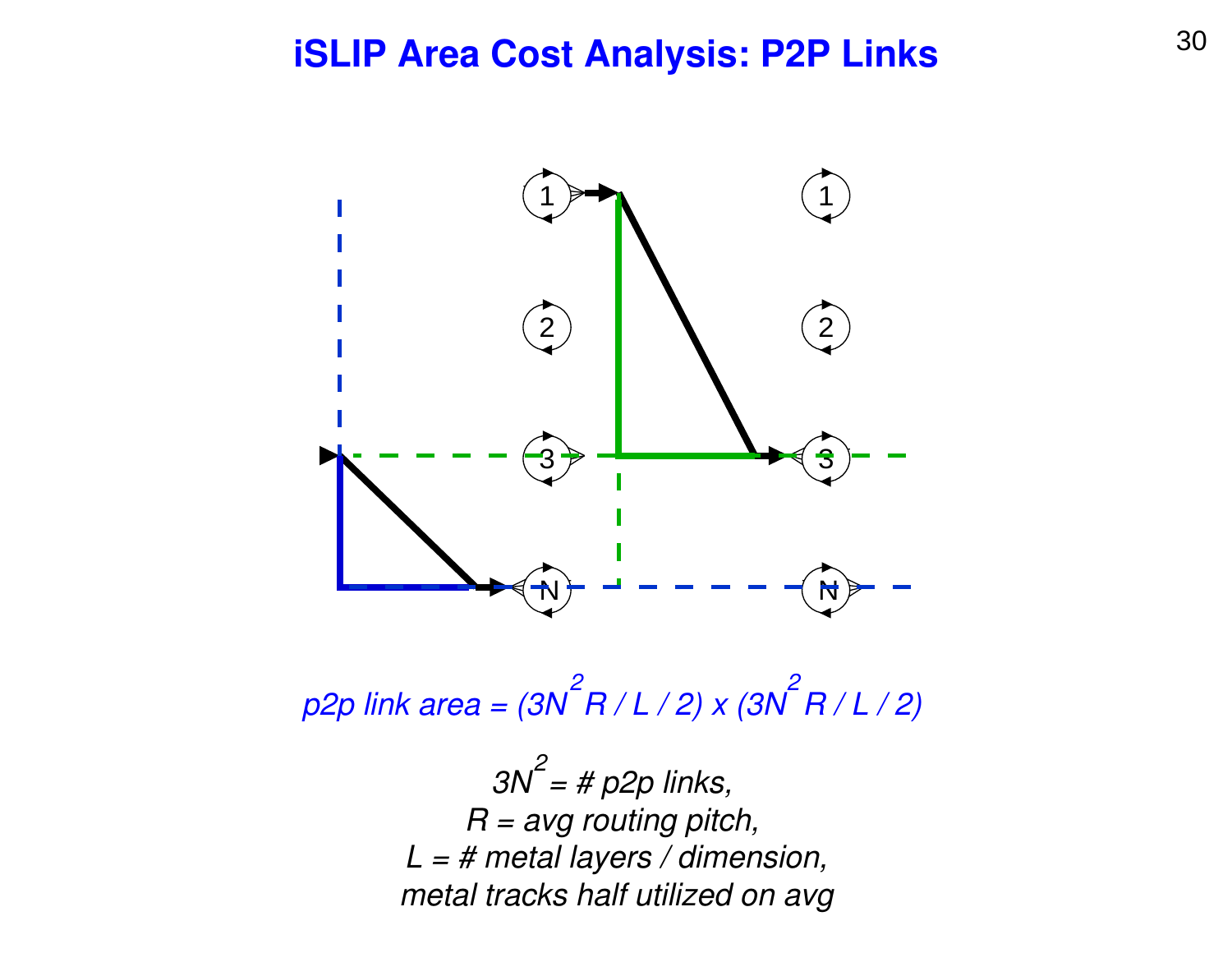#### <sup>31</sup> **iSLIP Area Cost Analysis: P2P Links**



*p2p link area = (3N R / L / 2) x (3N R / L / 2) 2 2* **O(N ) 4**

> *3N = # p2p links, R = avg routing pitch, L = # metal layers / dimension, metal tracks half utilized on avg 2*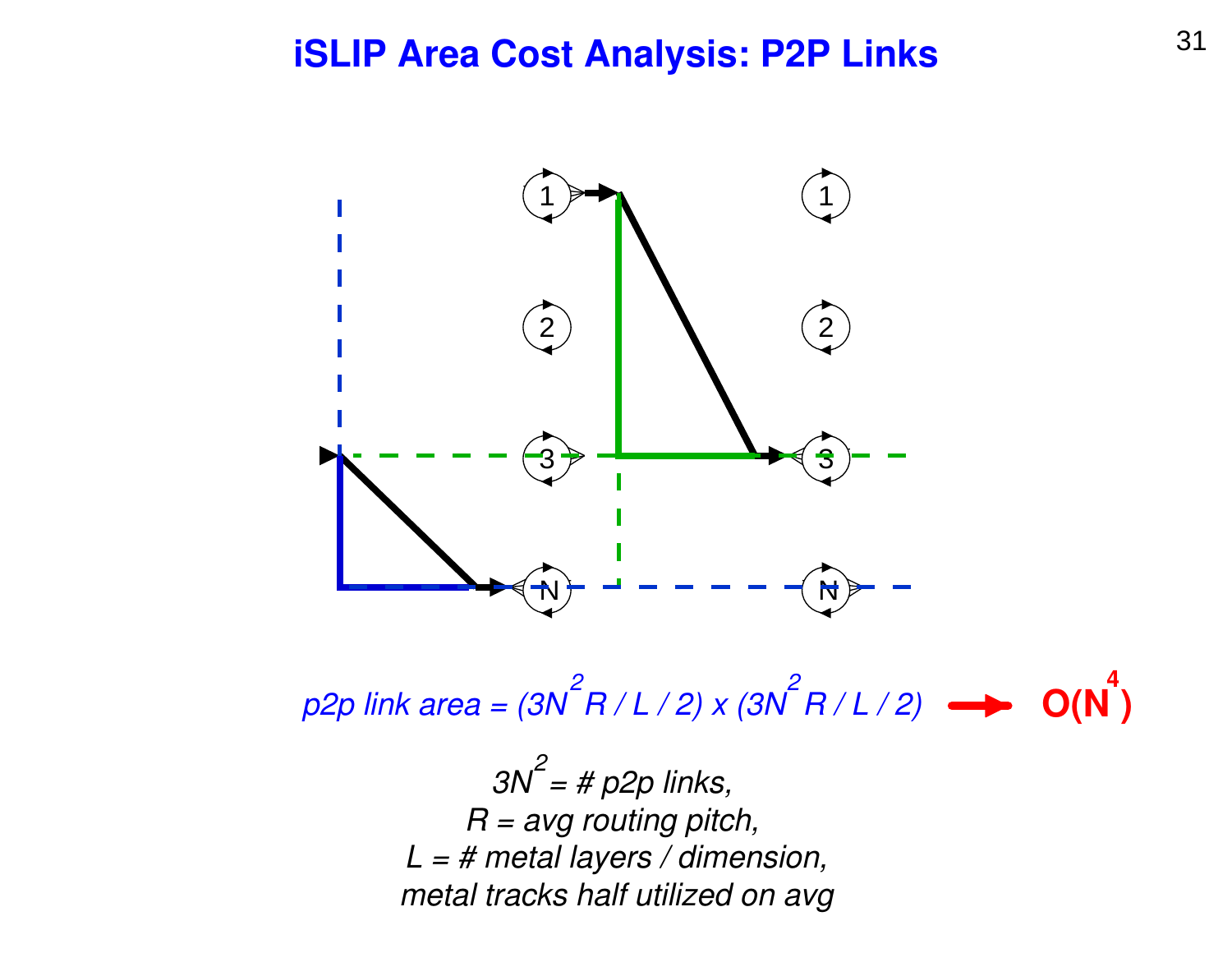## <sup>32</sup> **iSLIP Area Cost Analysis: Summary**

# $O(N^2)$  gates,  $O(N^2$ logN) wiring for arbiters  $O(N^4)$  for p2p links

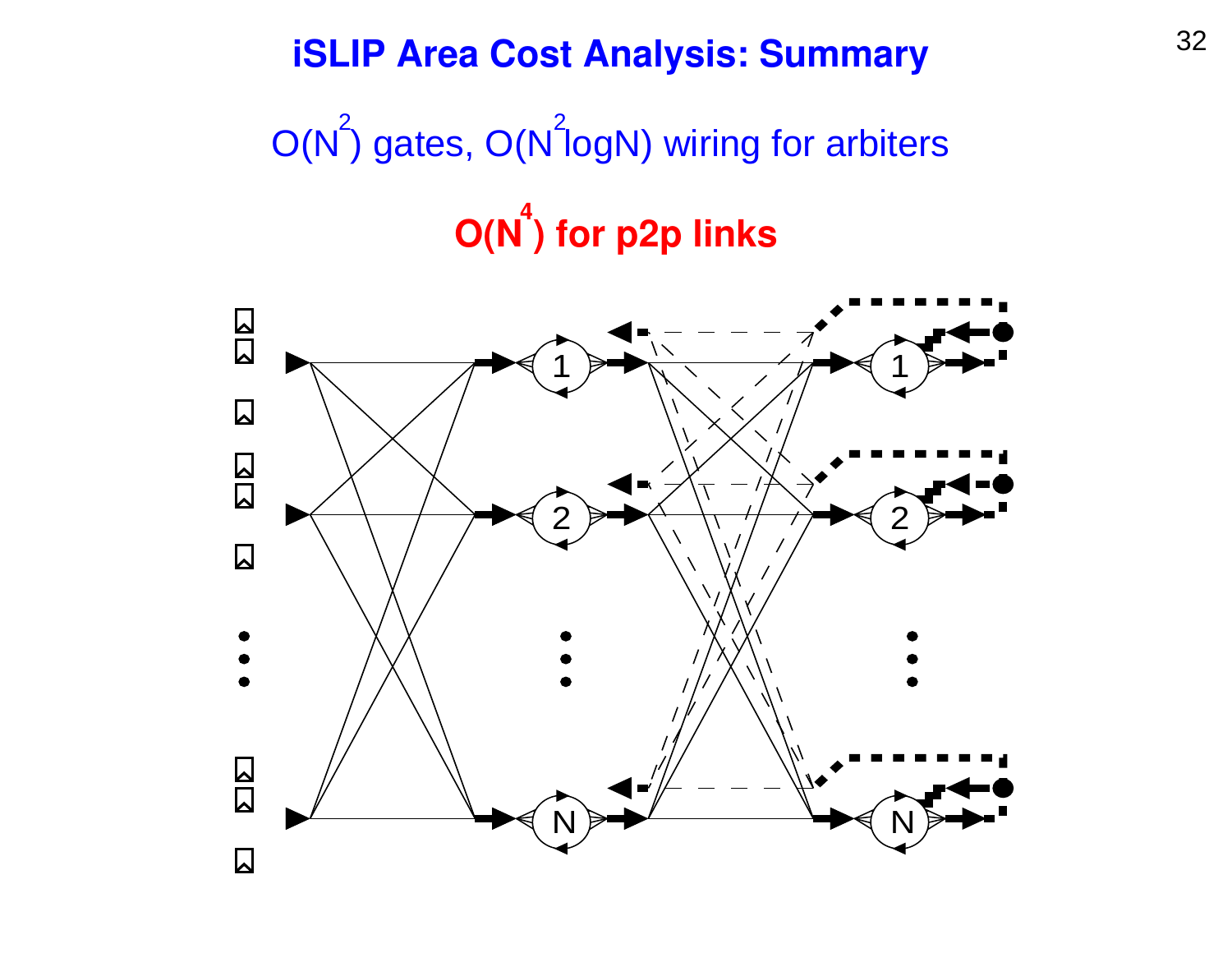#### <sup>33</sup> **iSLIP Area Cost Analysis: Experimentation**



 $\frac{1}{\sqrt{2}}$  $\alpha$  avample  $N - A$ **example N = 4** 

- -- Hierarchical PnR for N in [4:256]
	- -- Arbiter block
		- optimized for speed
		- M1-M3
		- area utilization  $\sim$  100%
	- -- Top level (arb. blocks + p2p links)
		- 2D array of arbiter blocks
		- M4-M9 over arbiter blocks
		- M1-M9 bet arbiter blocks
- -- Define min arbiter spacing for routable layouts (no DRVs)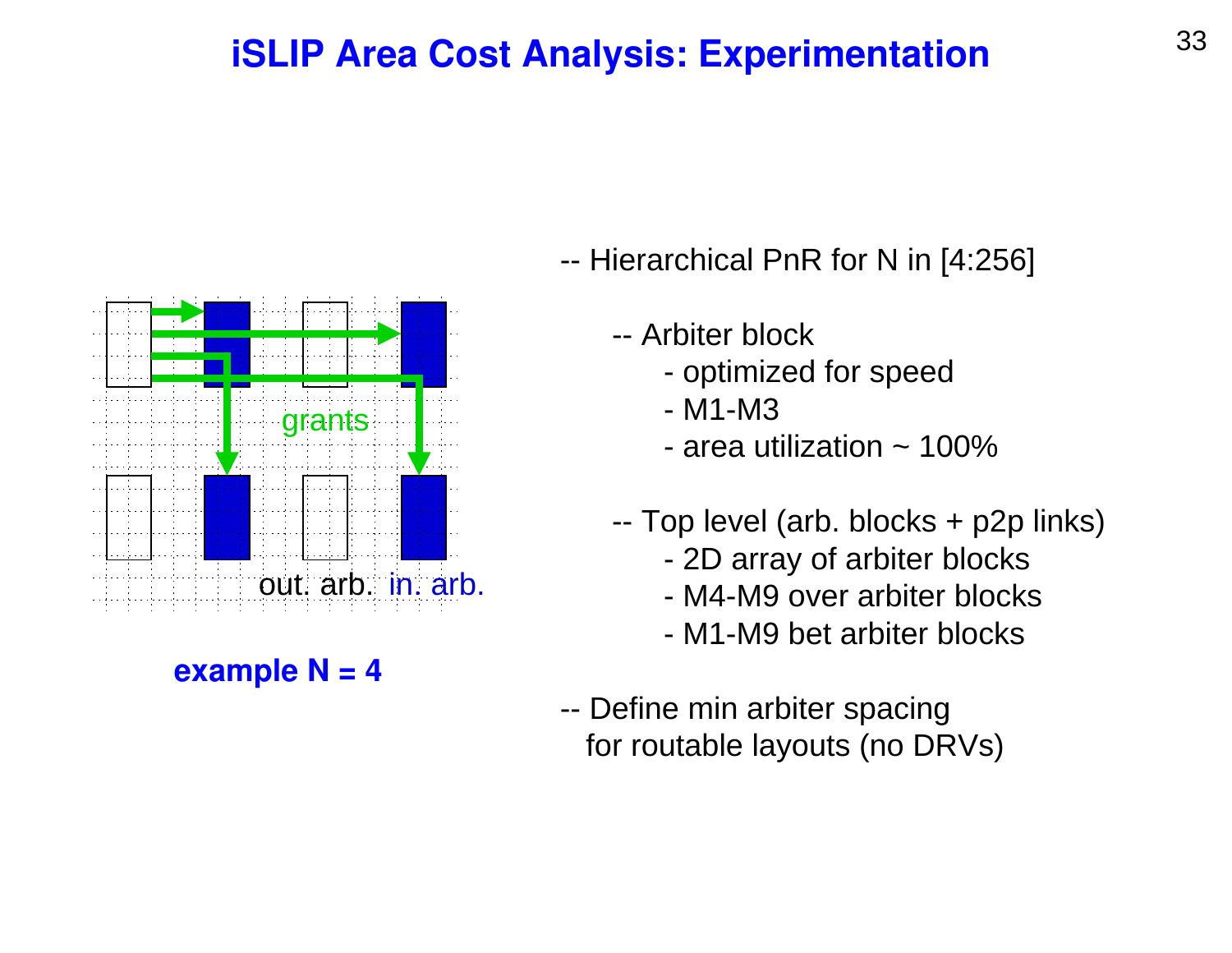#### <sup>34</sup> **iSLIP Area Cost Analysis: Experimentation**

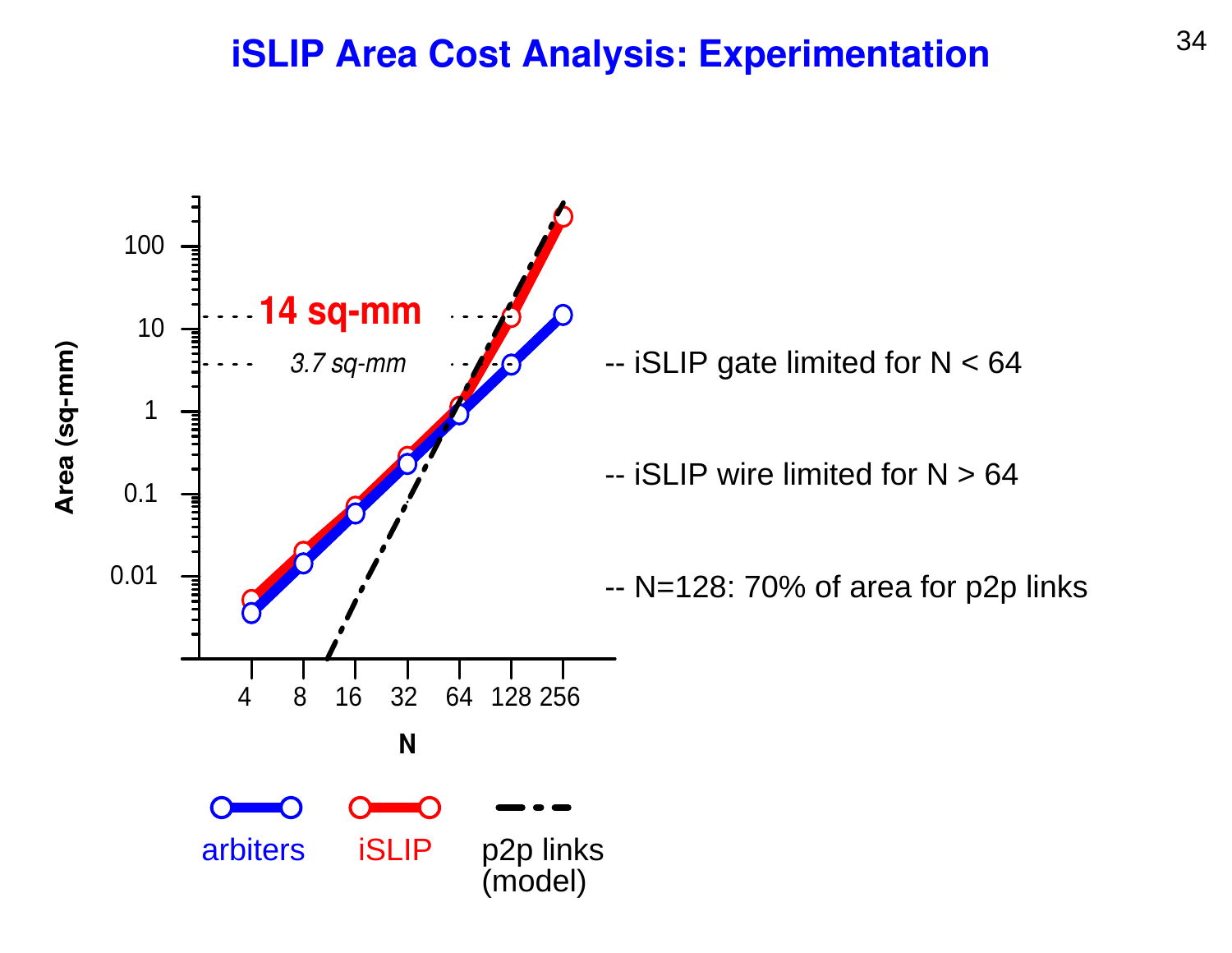**Main Idea:**

**The traditional architecture localizes the internal wires of the arbiters and globalizes their p2p links.** 

**Since internal arbiter wiring is much cheaper than p2p links, this is a handicap.** 

**The locality of wires has to be inverted!** 

**How?**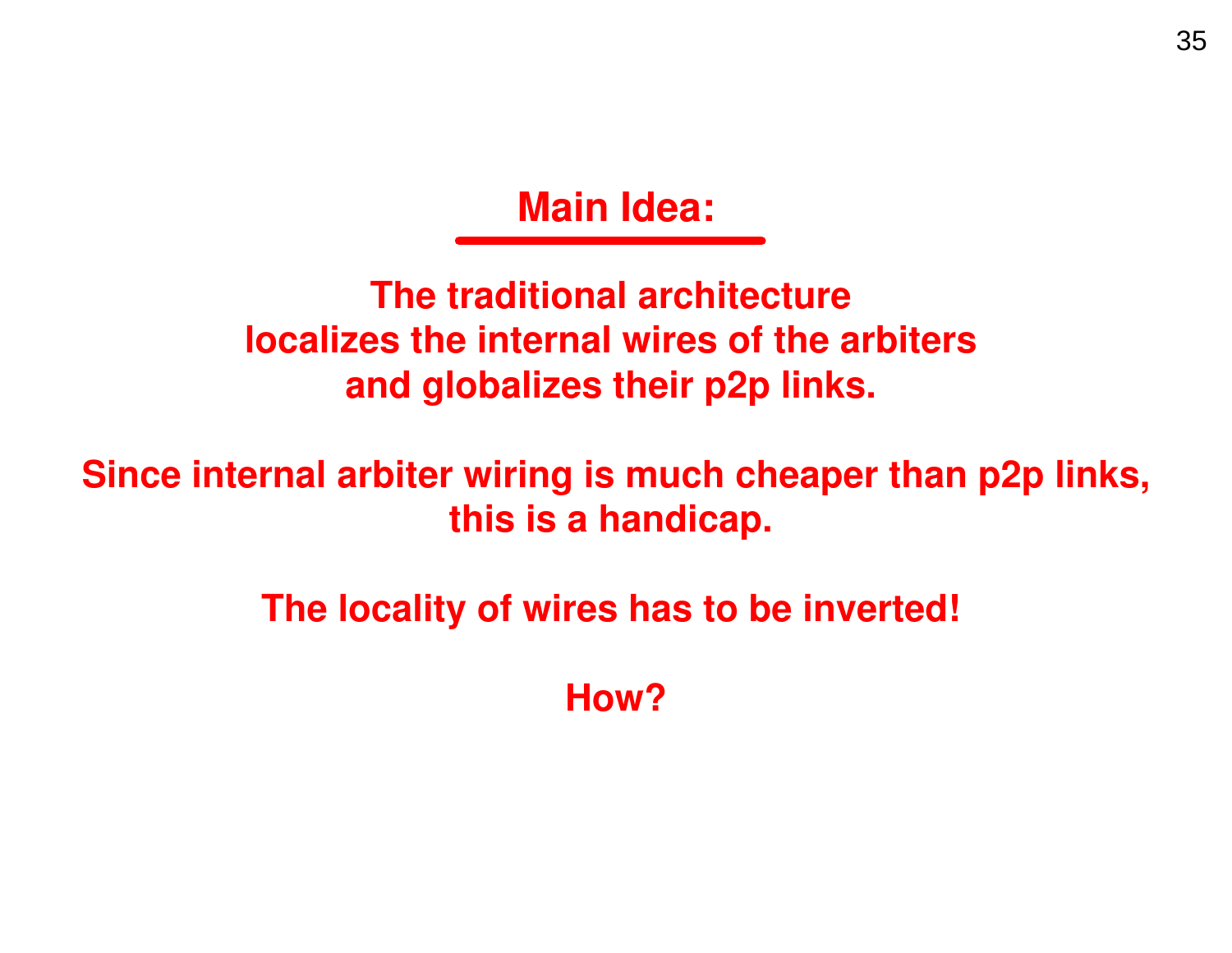#### **Cross Micro-Architecture**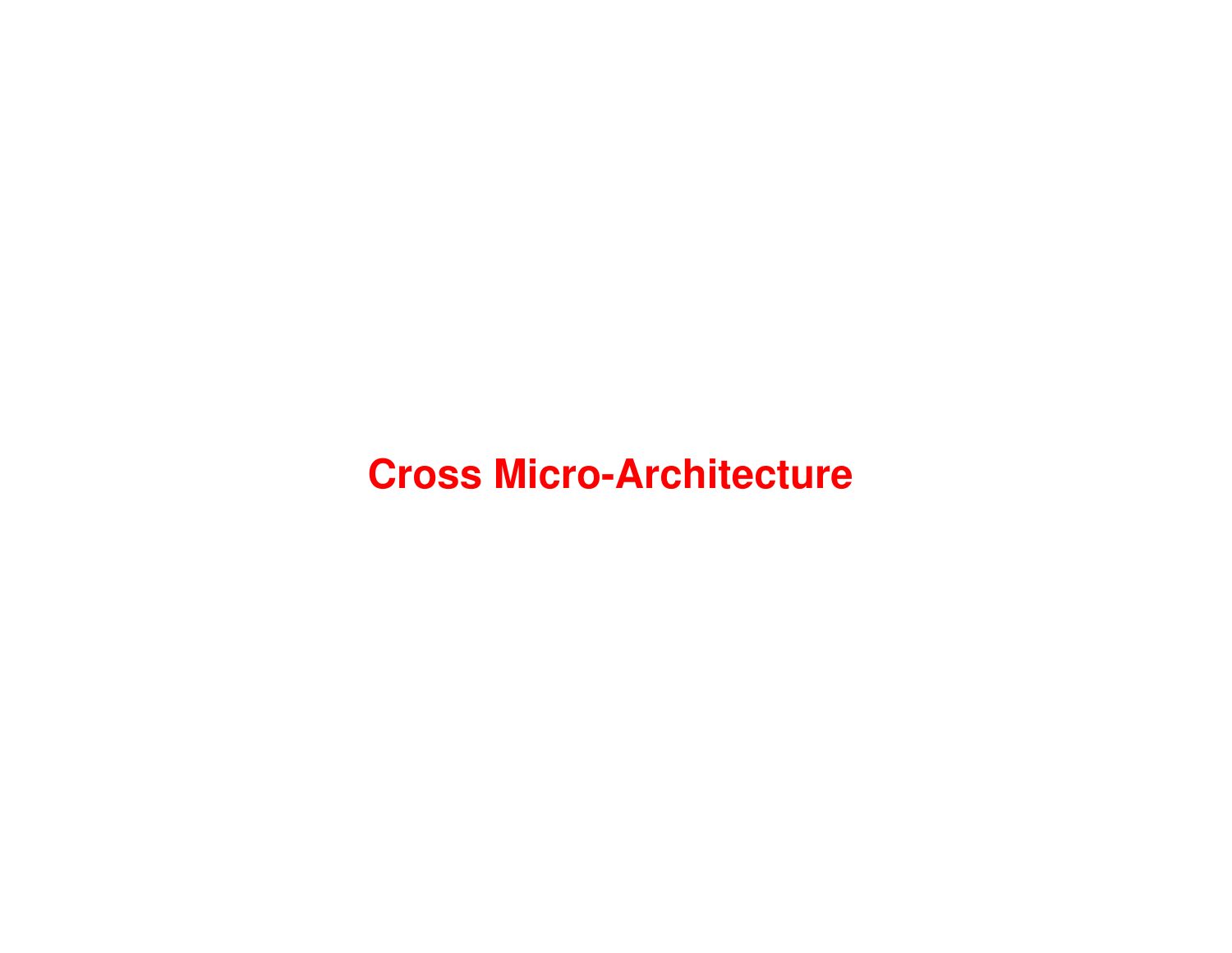#### <sup>36</sup> **Cross Architecture: Arbiter Slicing**

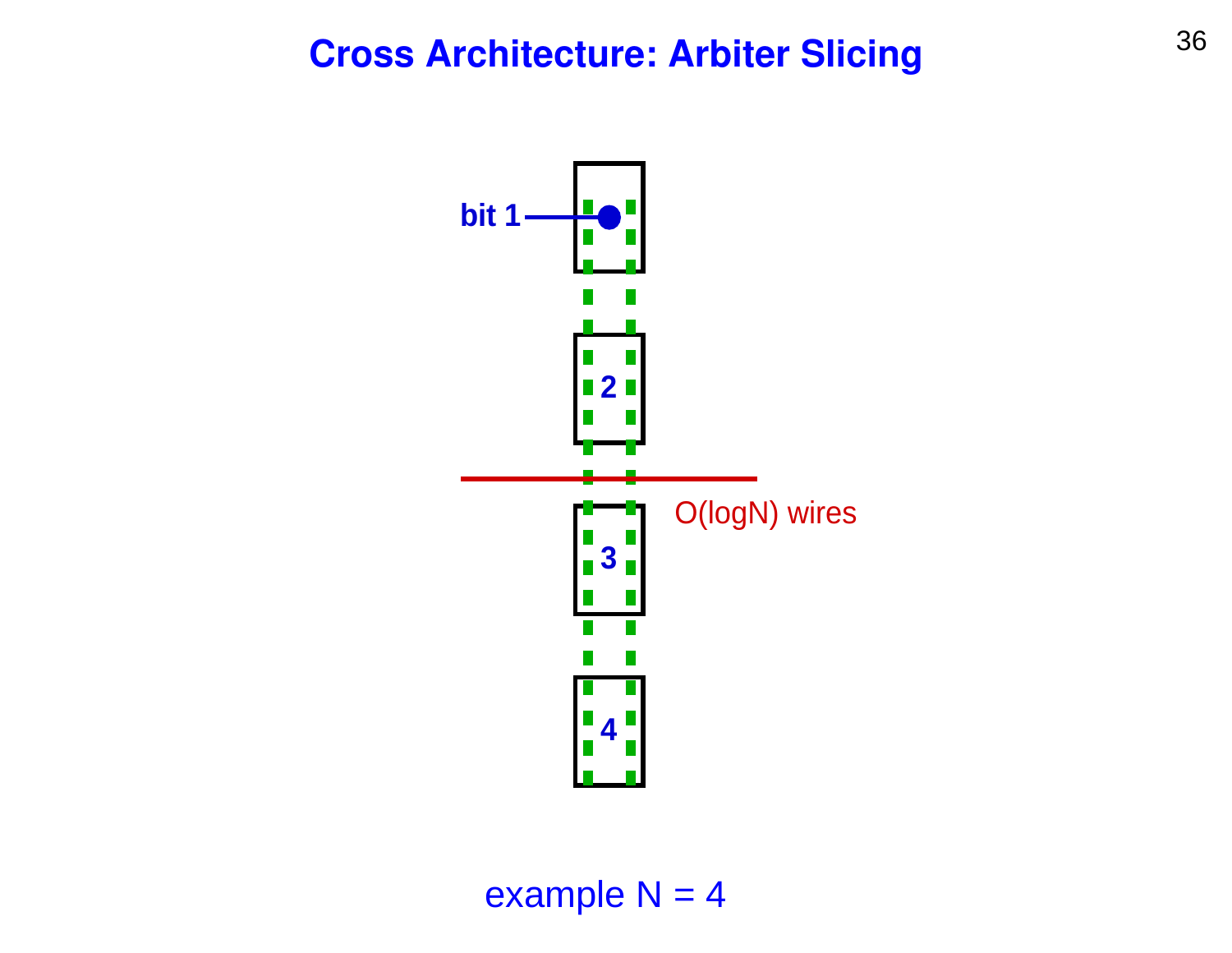#### <sup>37</sup> **Cross Architecture: Scheduler Slicing**

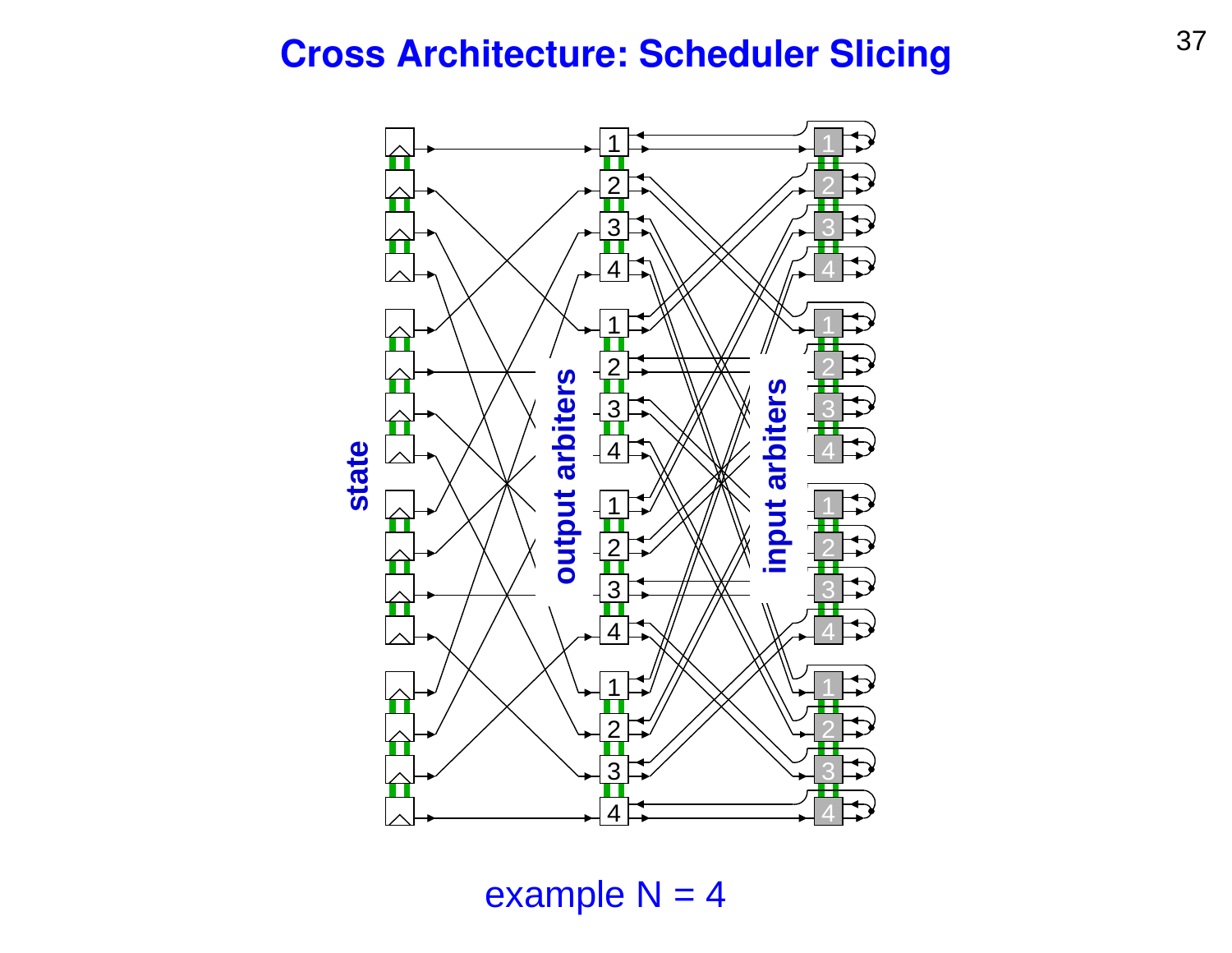## <sup>38</sup> **Cross Architecture: Scheduler Slicing**



grant links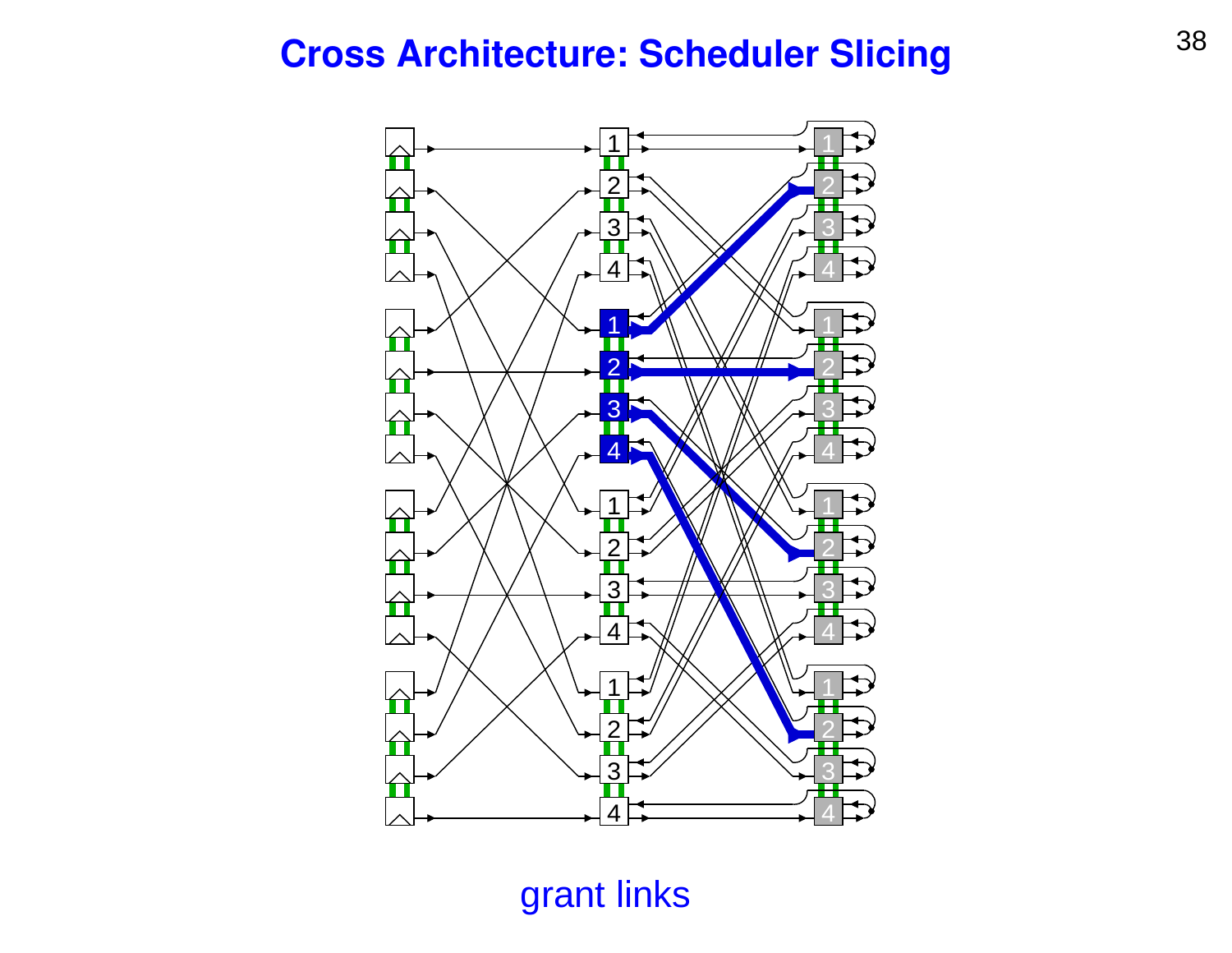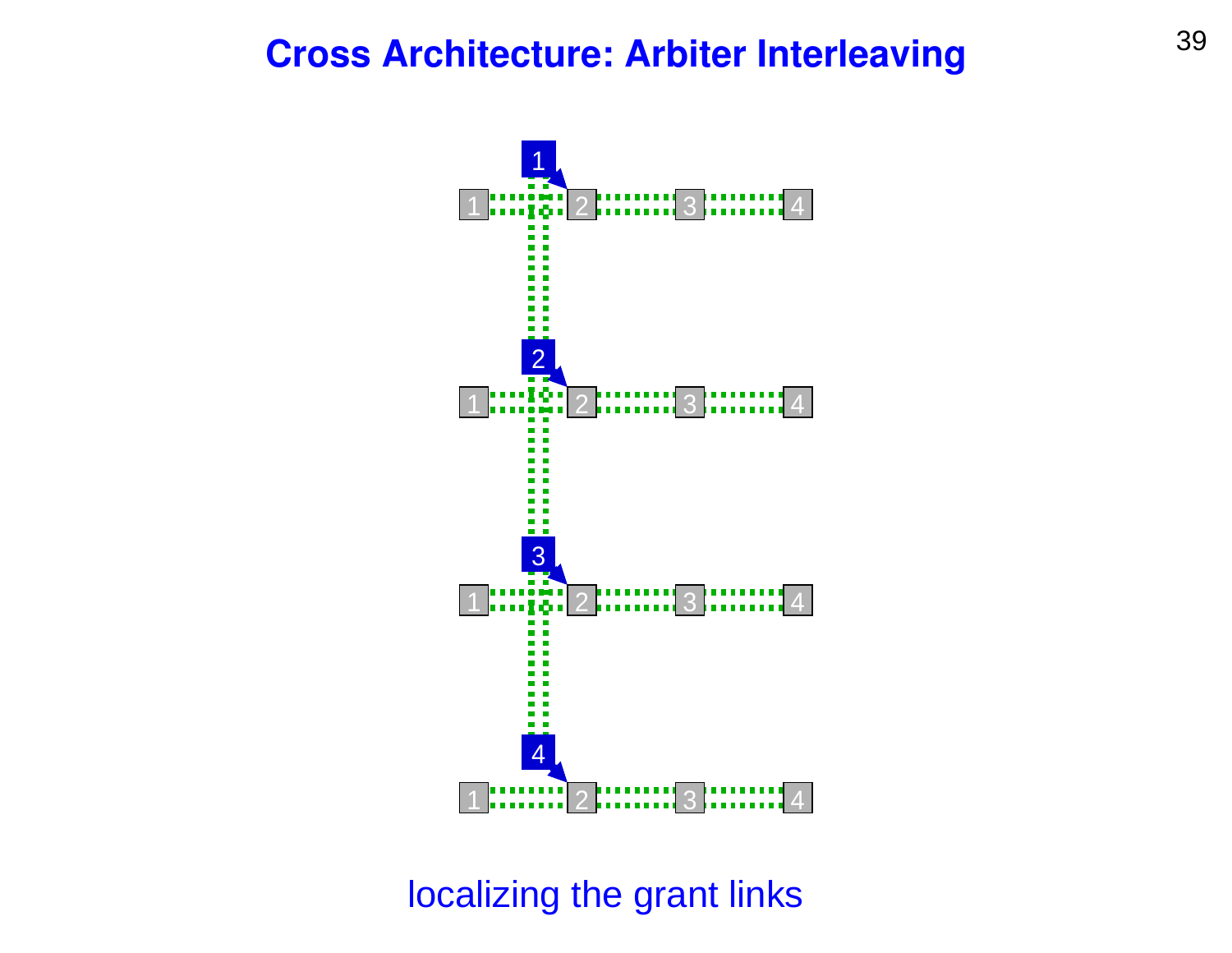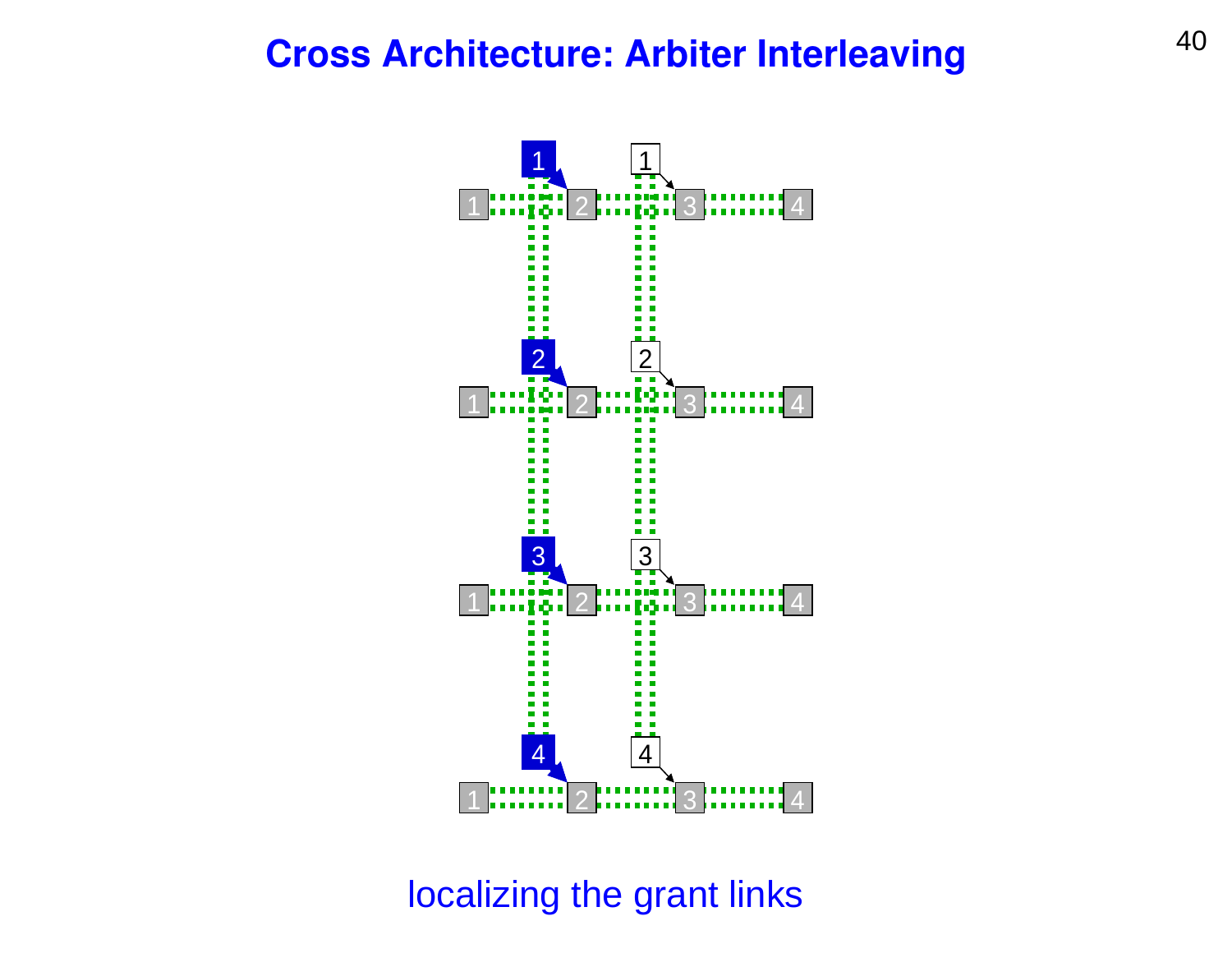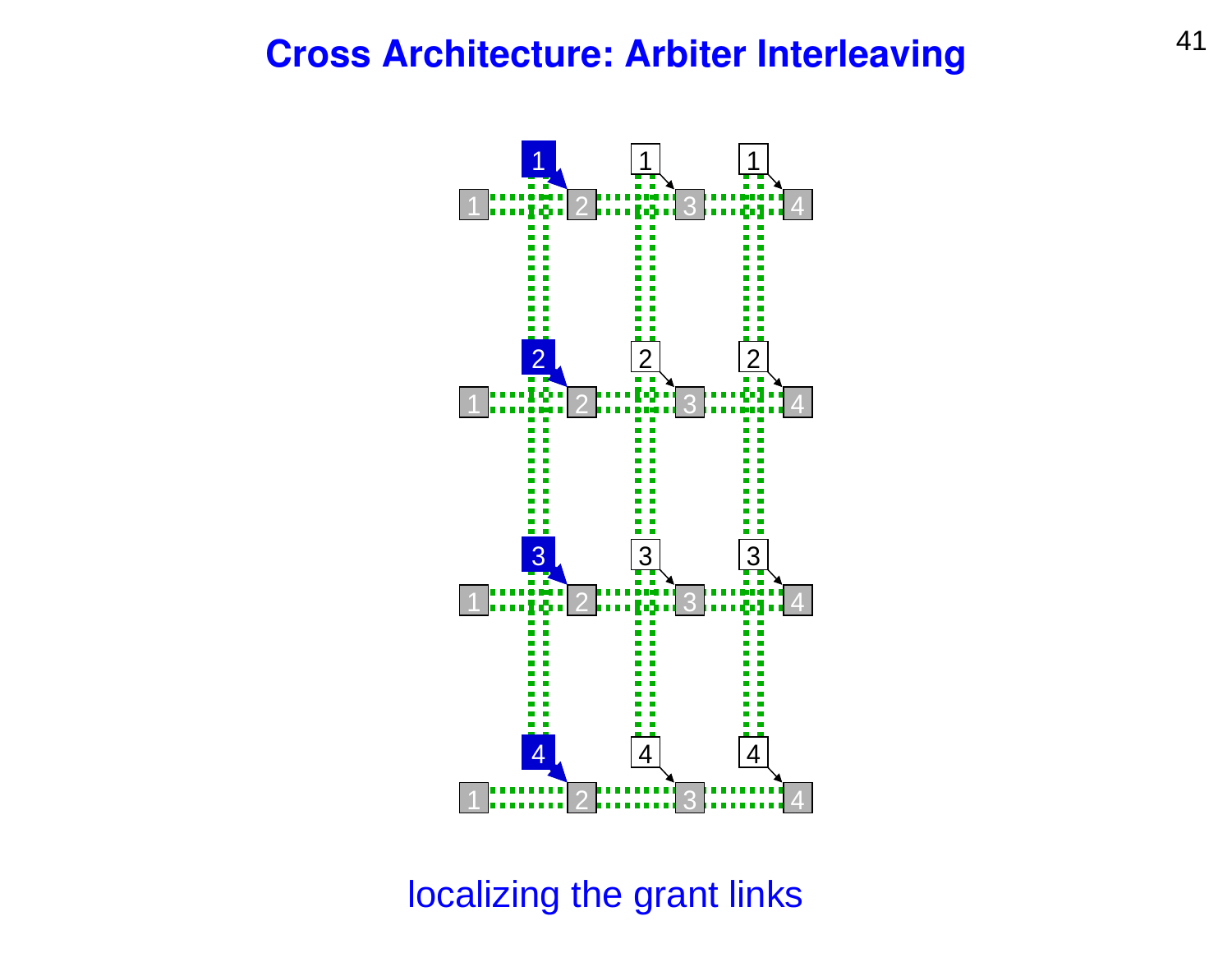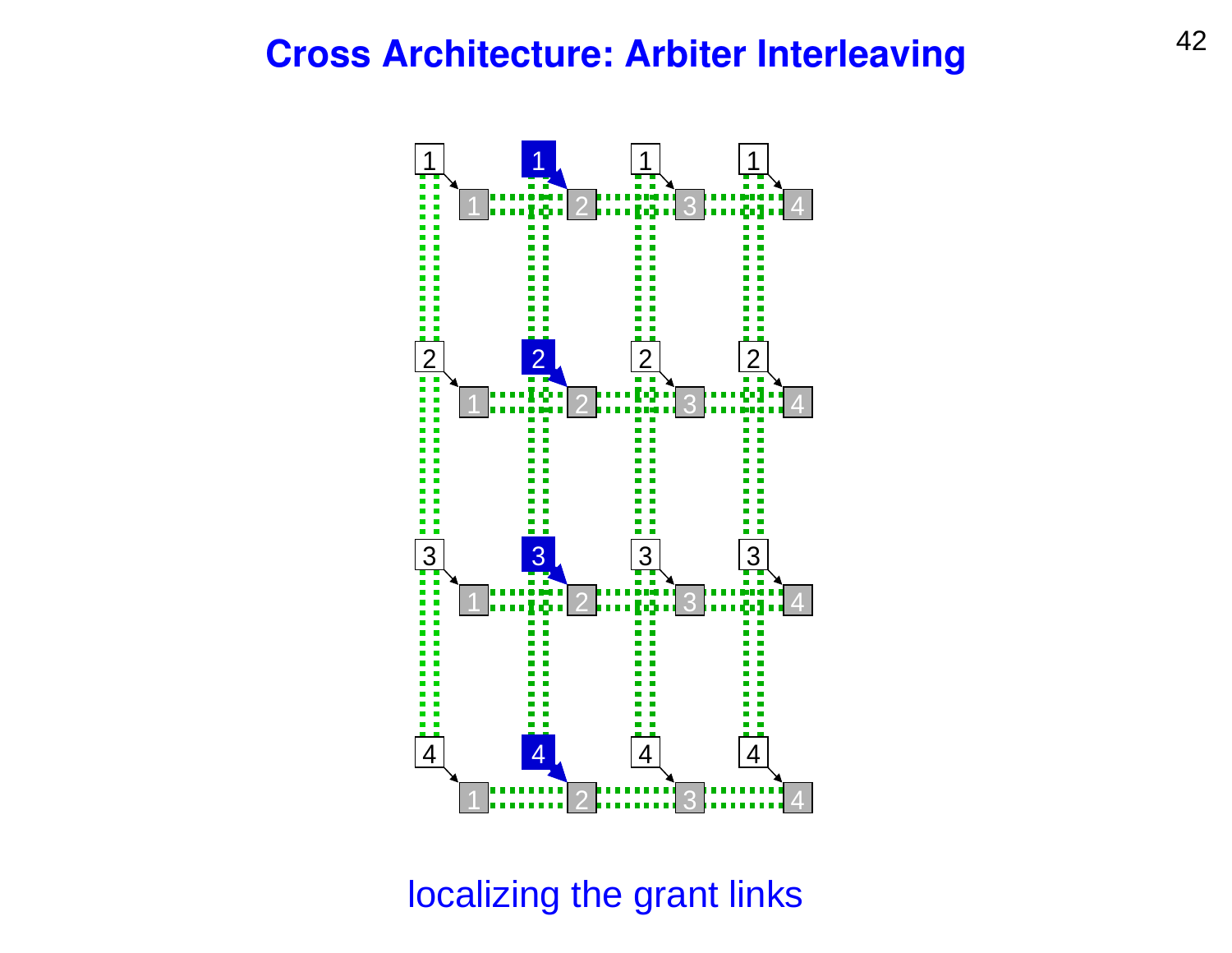#### <sup>43</sup> **Cross Architecture: Scheduler Slicing**



accept links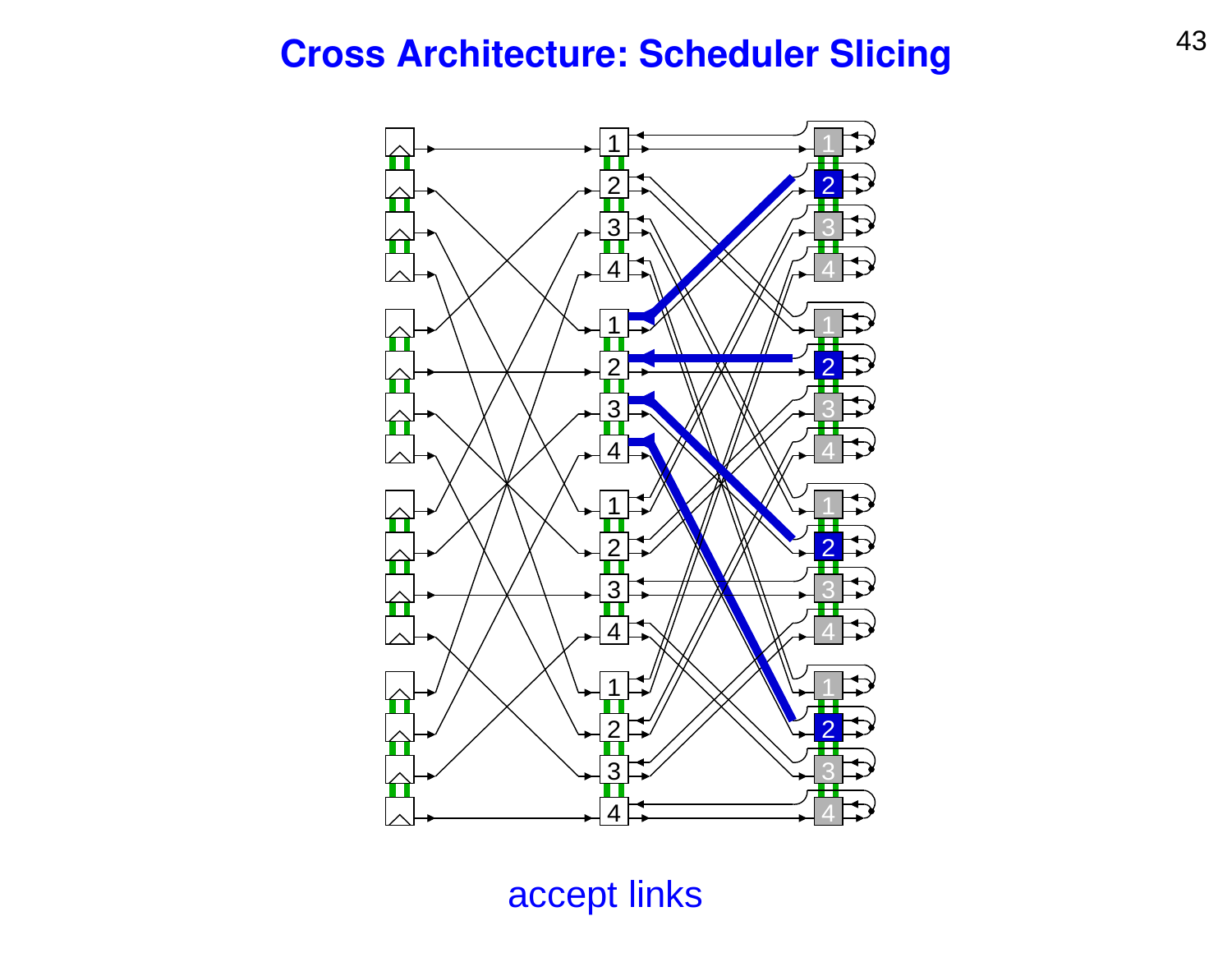

accept links localized by symmetry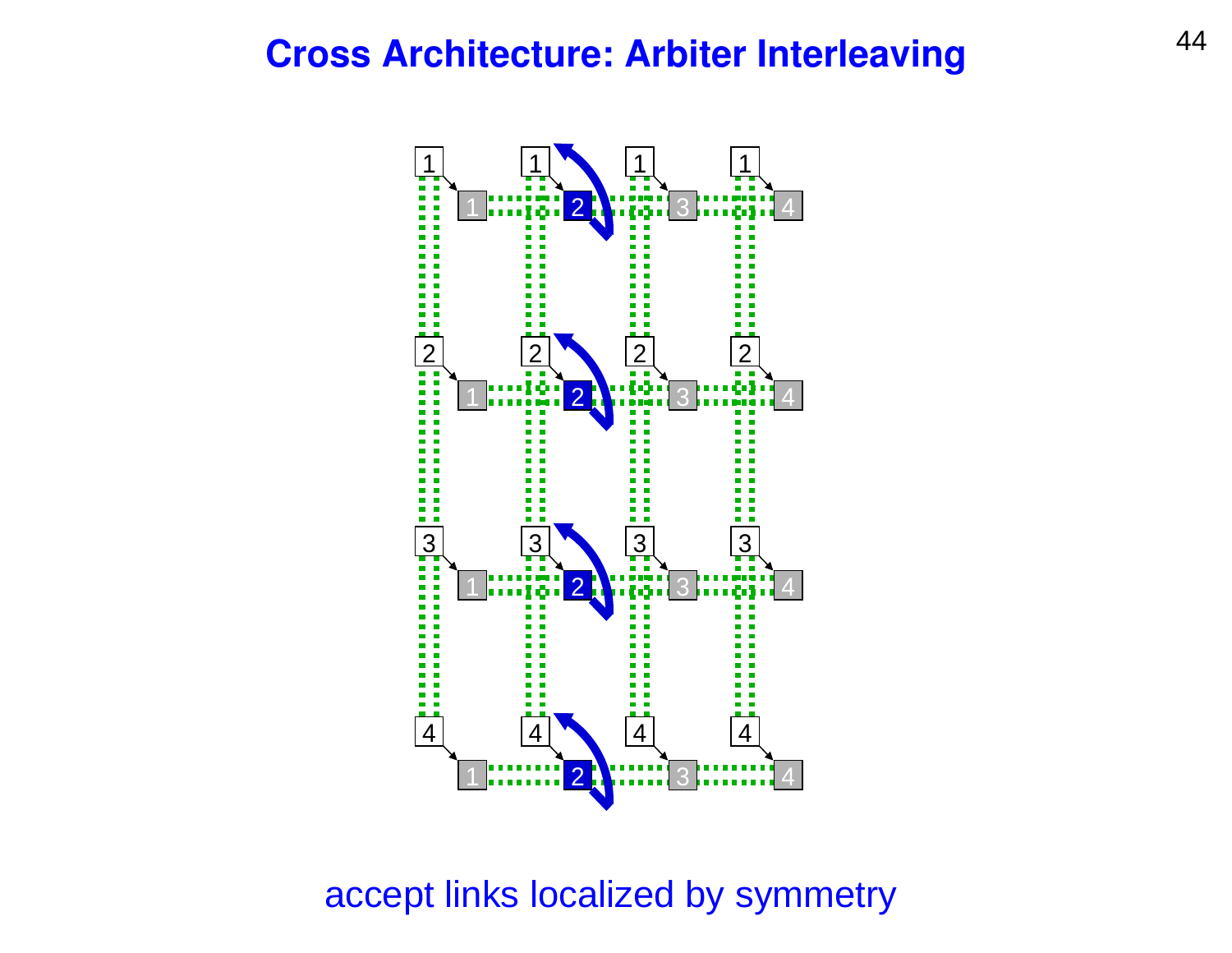

#### accept links localized by symmetry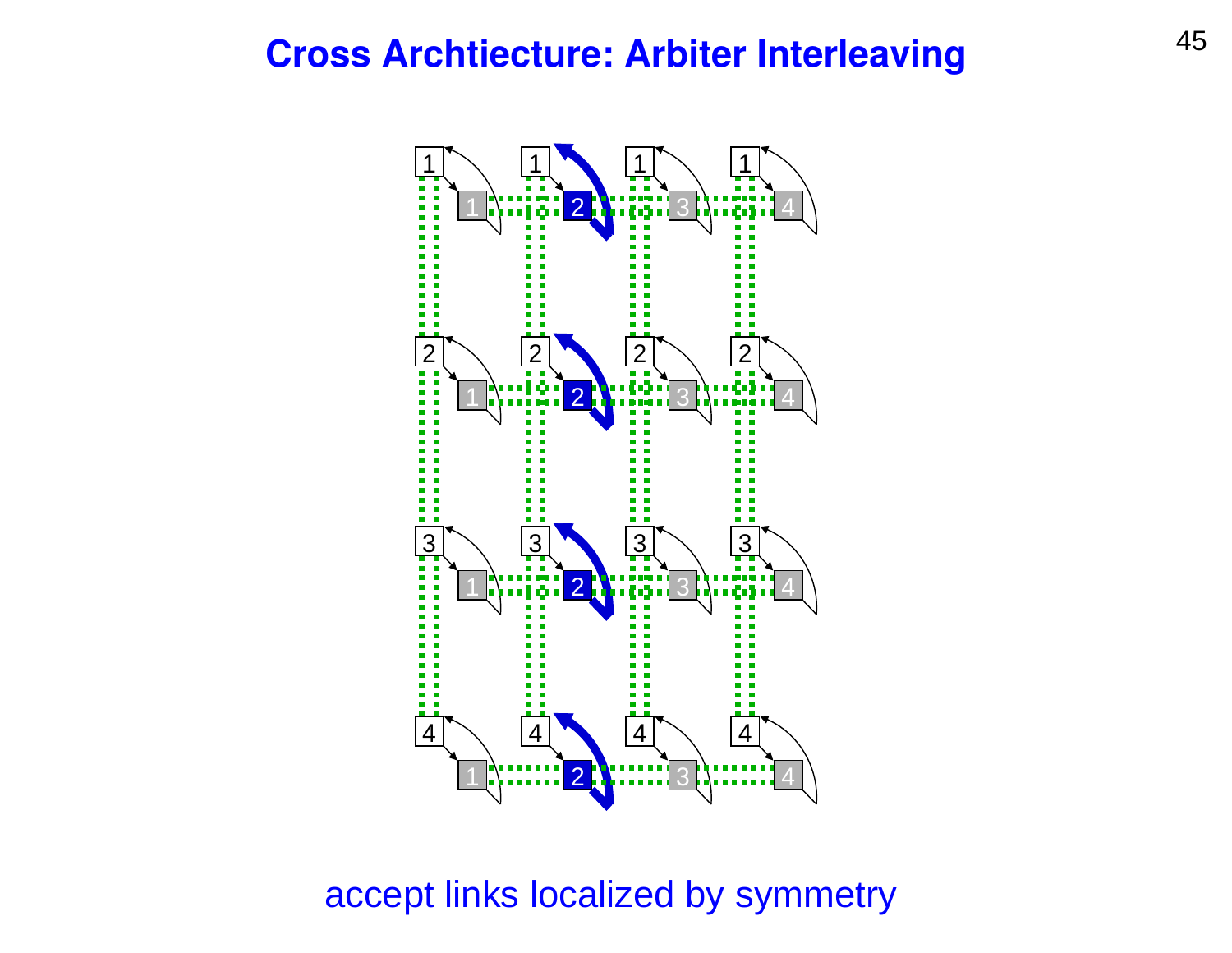### <sup>46</sup> **Cross Architecture: Scheduler Slicing**



request links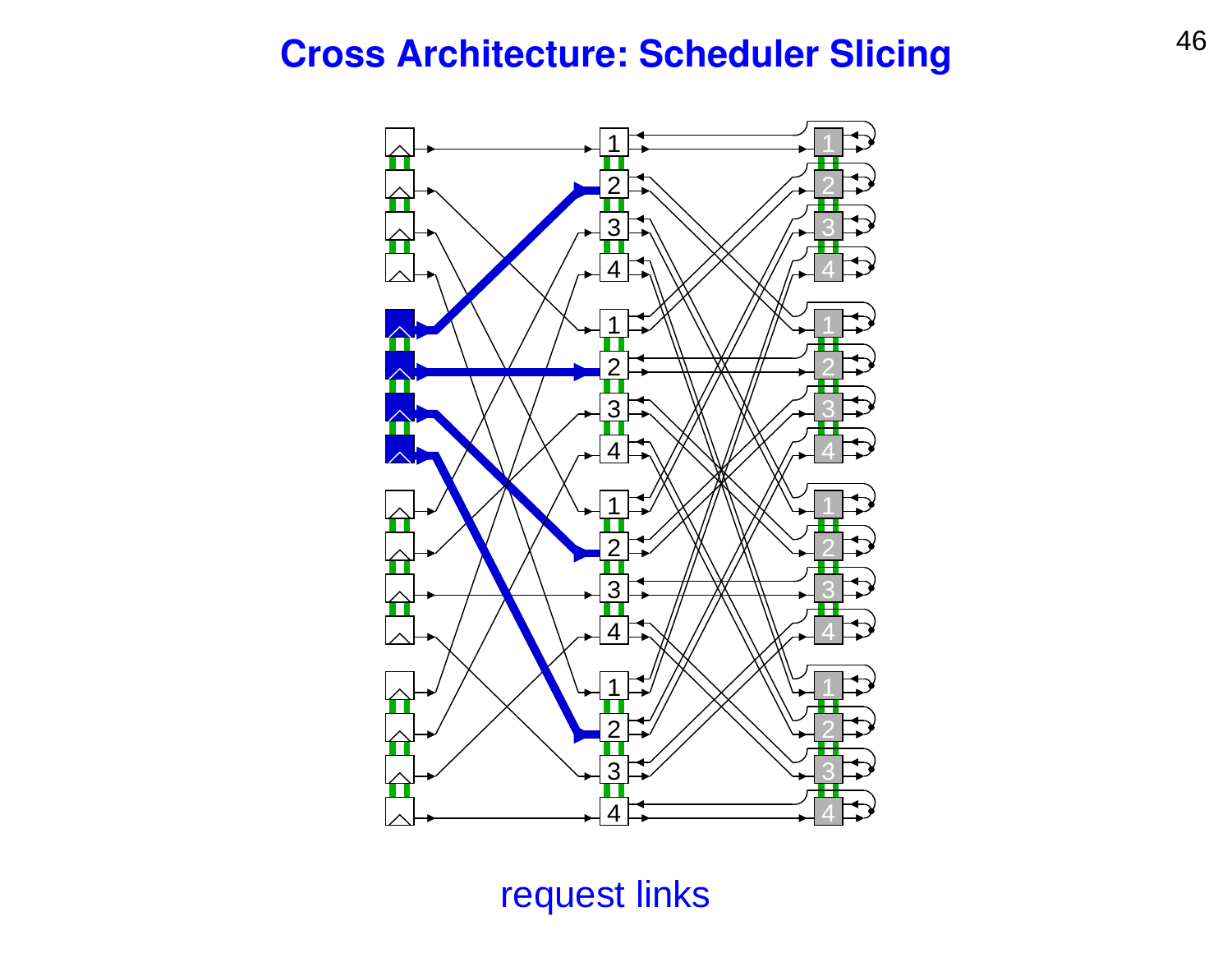#### <sup>47</sup> **Cross Architecture: Crosspoint State**



localizing the request links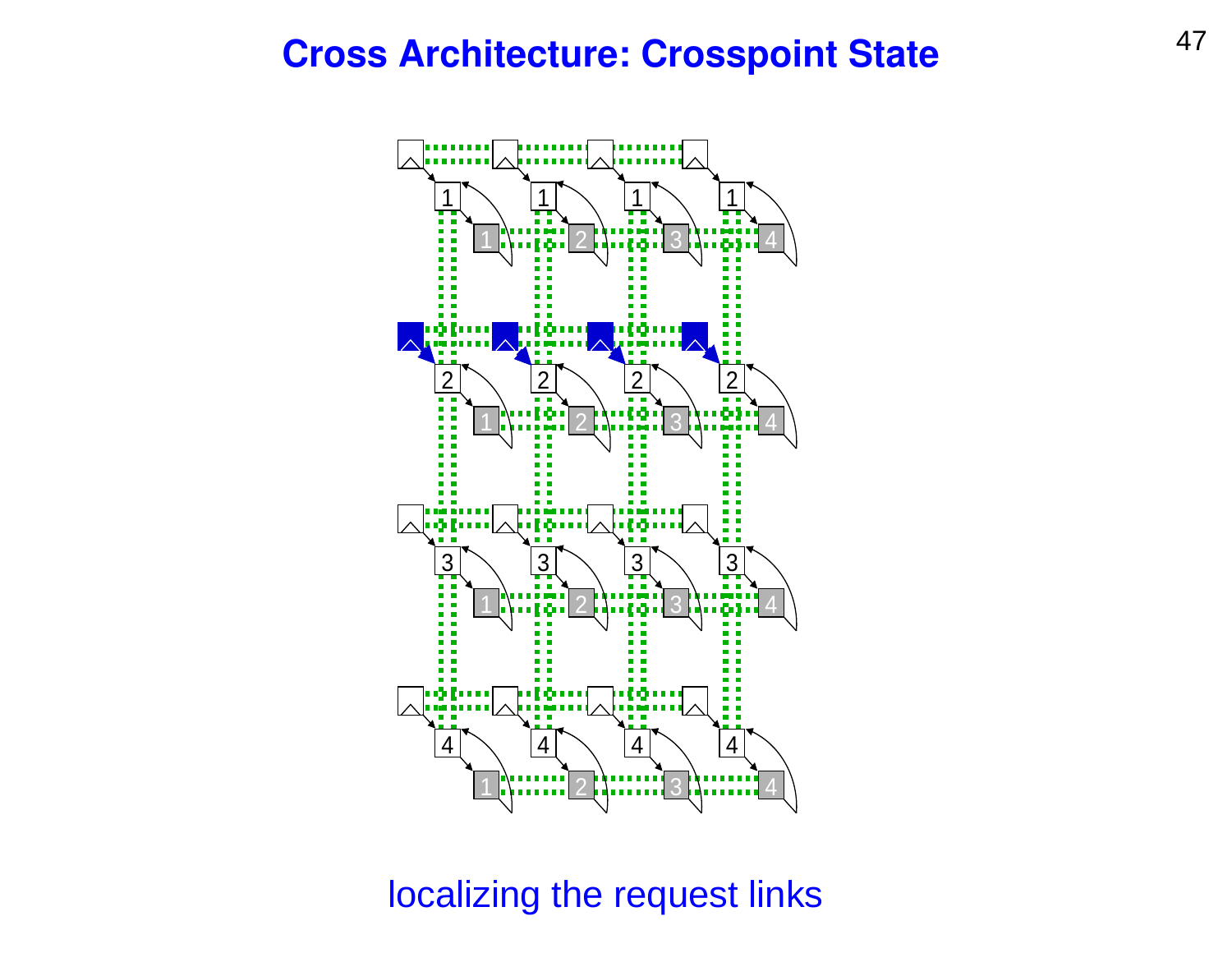#### <sup>48</sup> **Cross Architecture: Wiring Complexity**



**O(N log N) wiring complexity**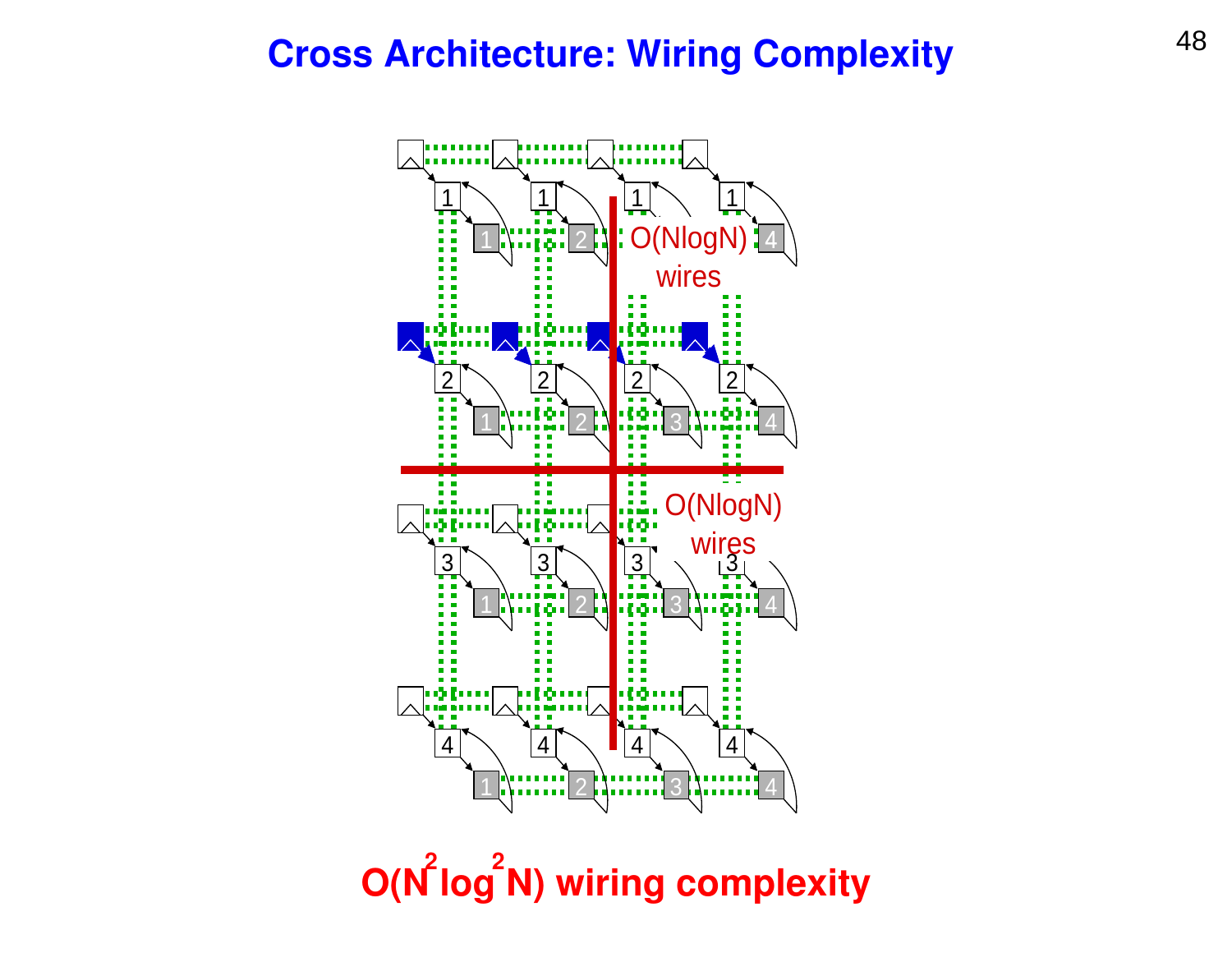#### <sup>49</sup> **Cross Architecture: radix-128 90nm CMOS Layout**

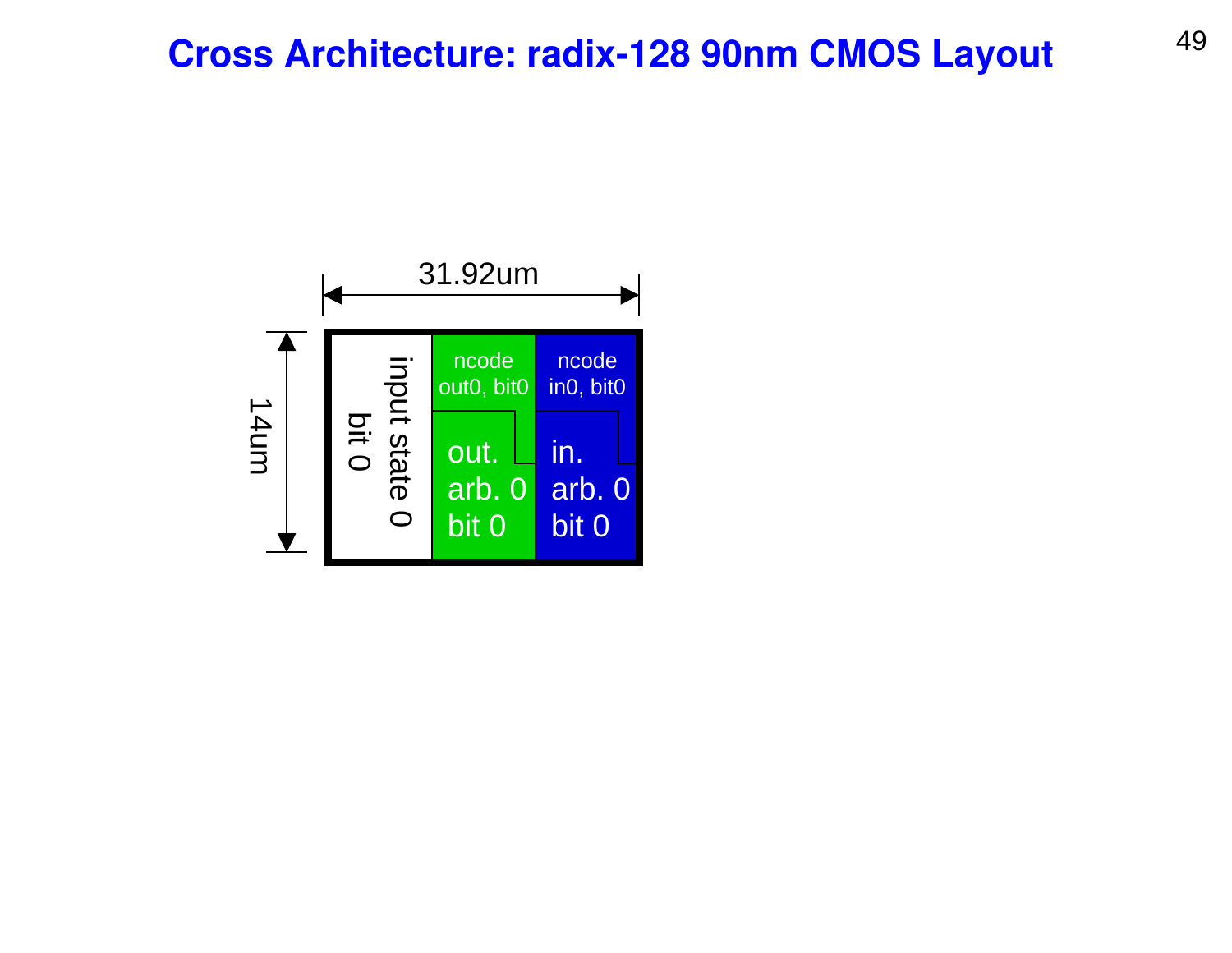#### <sup>50</sup> **Cross Architecture: 90nm CMOS Layout**

7.2mm<sup>-</sup>, 100% utilization, 2x smaller than the traditional 2



8 trees per arbiter: 5 lookahead + 2 fanout